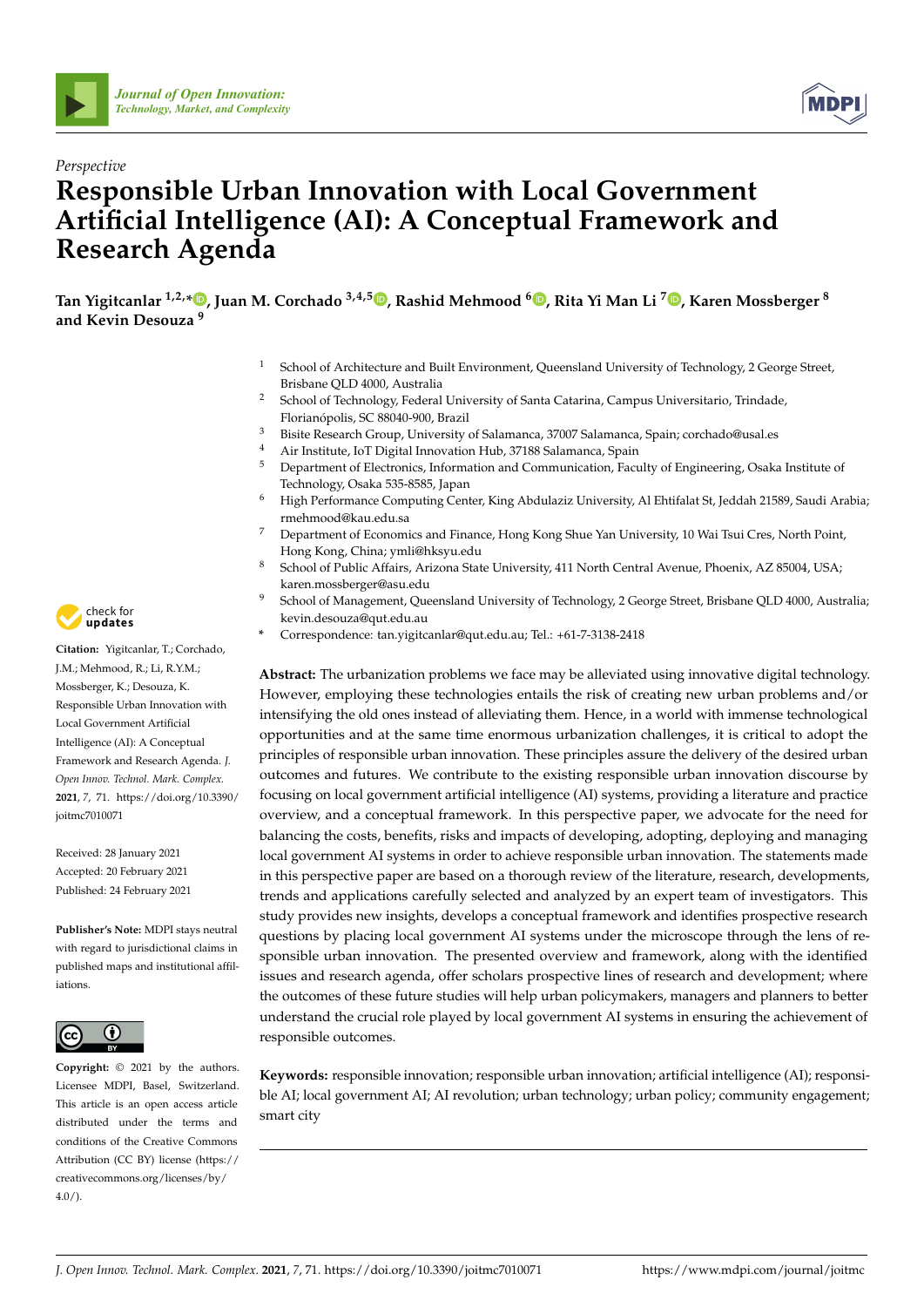#### **1. Introduction**

Over the last 50 years, the pace of technological development has increased significantly. We owe this remarkable progress to the efforts of the stakeholders of the global innovation ecosystem that activated two ground-breaking digital revolutions [\[1](#page-10-0)[–3\]](#page-10-1). The First Digital Revolution occurred in the 1980s and 1990s—some scholars even date it back to the 1970s, when the development of the personal computer commenced [\[4\]](#page-10-2). These technological developments resulted in mass digitization, an increasing number of products and services being encoded in the cyberspace, and the diffusion of the internet on a pervasive scale [\[5\]](#page-10-3). Today, the world is on the verge of the Second Digital Revolution—where an increasing number of computing- and internet-enabled objects and devices allow for ubiquitous computing and open innovation opportunities in our everyday lives [\[6–](#page-10-4)[8\]](#page-10-5).

Moreover, Makridakis [\[9\]](#page-10-6) estimates that the next digital revolution will take place within the next couple of decades, and calls it the 'artificial intelligence (AI) revolution'. He further predicts that it will have a greater impact than both the first and the second digital revolutions combined. However, we are already on track towards the AI revolution. For instance, the Internet-of-Things (IoT) links objects wirelessly to a network that enables data sharing, and within this network AI is simultaneously analyzing IoT data and making decisions autonomously  $[10-12]$  $[10-12]$ . The smart home can be offered as an example of the popular application areas for this technology [\[13,](#page-10-9)[14\]](#page-10-10). While highly innovative technologies—e.g., artificially intelligent internet-of-things (AI-IoT) [\[15\]](#page-10-11)—are disrupting the industrial processes—i.e., Industry 4.0 [\[16\]](#page-10-12)—, they are disrupting our cities and societies as well—i.e., smart city and smart community [\[17](#page-10-13)[–19\]](#page-10-14).

Nonetheless, this disruption is not necessarily solely generating positive externalities and delivering the desired outcomes or the desired outcomes for all [\[20\]](#page-10-15). For instance, on the one hand, autonomous vehicles—in the form of autonomous shuttle buses—could increase public transport coverage and patronage, and hence decrease the carbon emissions associated with transport [\[21,](#page-10-16)[22\]](#page-10-17). On the other hand, autonomous vehicles—in the form of private autonomous cars—could increase mobility and urban sprawl, and thus increase transport carbon emissions [\[23\]](#page-10-18). Issues similar to these bring up the need for technological innovation in the context of cities, or in other words urban innovation, to become responsible for maximizing the desired outcomes and positive impacts for all and minimizing the unwanted ones [\[24–](#page-10-19)[26\]](#page-10-20).

Responsible innovation is vital in order to tackle the challenges our cities face, irrespective of whether they are related to natural resource degradation, climate change, economic progress or social welfare [\[27\]](#page-10-21). According to Von Schomberg [\[28\]](#page-10-22) (p. 51), "responsible innovation is a transparent, interactive process by which societal actors and innovators become mutually responsive to each other with a view to the ethical acceptability, sustainability and societal desirability of the innovation process and its marketable products in order to allow for the proper embedding of scientific and technological advances in our society". Responsible urban innovation can be defined as "a collective commitment of care for the urban futures through responsive stewardship of science, technology and innovation in the present" [\[29\]](#page-10-23) (p. 27). That is to say, responsible urban innovation challenges us not only to generate science, technology and innovation which can have a positive impact on our cities and societies today, but also makes us think about and act upon our responsibility to build the desired urban futures for all [\[30\]](#page-10-24).

This perspective paper is written with the purpose of contributing to the existing responsible urban innovation discourse—that is an understudied and a relatively underadvocated area. With a specific focus on technology for responsible urban innovation, the paper concentrates on AI and its use as part of local government systems. The rationale behind this selection is as follows: (a) AI, a technology with an increasing number of applications in the urban context, is referred to as one of the most powerful technologies of our time with both positive and negative externalities for cities [\[31,](#page-10-25)[32\]](#page-10-26); (b) AI is an integral part of a smart city structure that provides the required efficiencies and automation ability in the delivery of local infrastructures, services and amenities [\[33,](#page-11-0)[34\]](#page-11-1), and; (c) there is a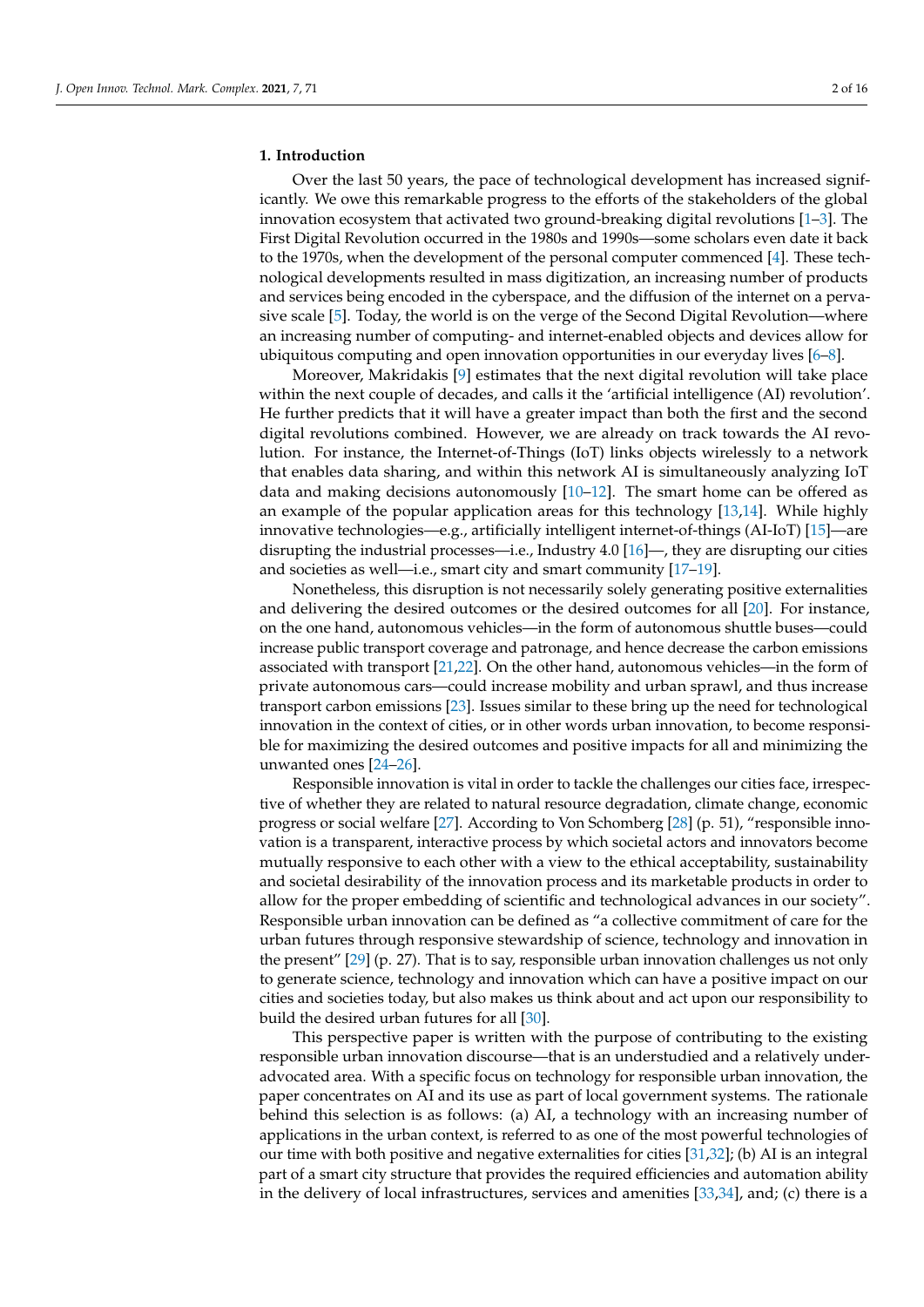trend among local government agencies to adopt AI for managing routine, complex and complicated urban issues, where the knowledge and the experience of the staff in the area of responsible innovation, in general, are fairly limited [\[35](#page-11-2)[–37\]](#page-11-3).

As for the methodological approach, this perspective paper undertakes a review of the literature, research, developments, trends and applications concerning responsible urban innovation with local government AI systems, and develops a conceptual framework. In the light of the findings, the paper advocates the need for balancing the costs, benefits, risks and impacts of developing, adopting, deploying and managing local government AI systems targeting responsible urban innovation.

Following this introduction, Section [2](#page-2-0) provides an overview of the notion of responsible urban innovation. Subsequently, Section [3](#page-3-0) focuses on local government AI systems including their common application areas. Next, Section [4](#page-5-0) presents the concept of responsible local government AI and its necessity for obtaining the desired urban outcomes as well as for showcasing responsible urban innovation practices. Section [5](#page-6-0) introduces a conceptual framework of responsible urban innovation with local government AI. Lastly, Section [6](#page-8-0) closes the paper with some concluding remarks and prospective lines of research.

### <span id="page-2-0"></span>**2. Responsible Urban Innovation**

Cities continue to experience significant challenges—e.g., resource demands, governance complexity, socioeconomic inequality and environmental threats—where innovation is seen as an important means of addressing these problems [\[38](#page-11-4)[–40\]](#page-11-5). In other words, innovation is considered necessary for tackling urbanization problems and ensuring smart, sustainable and inclusive growth [\[41–](#page-11-6)[43\]](#page-11-7). While local governments conducting urban experiments to trial combatting urban problems in a novel way with technological innovation [\[44\]](#page-11-8), this also created a lucrative business opportunity for the high-tech companies—such as Cisco, IBM, Siemens, Huawei and Sidewalk Labs—which merged technology solutions with urban planning and development under the popular 'smart city' brand [\[45](#page-11-9)[,46\]](#page-11-10).

Some initiatives are renowned for their success in the use of advanced technologies, such as AI to guide urban planners in making improvements in the city. The following are just some of the success cases: "(a) Massachusetts Institute of Technology (MIT) Media Lab's agent-based simulation to explore possible designs for busy public spaces, including a regenerated Champs-Élysées in Paris; (b) the AI application of Topos, a New York based startup, including image recognition and natural language processing, to help understand how the layout of a city affects those living in it, and to identify how different areas of New York were used by the residents; (c) University of Melbourne's AI utilization for future urban design decisions through the use of generative adversarial networks (GANs) to reproduce Google Street View images in the style of Melbourne's neighborhoods with public health characteristics"  $[47]$  (p. 4); (d) the Array of Things (AoT) project of the University of Chicago that comprise "a network of interactive, modular devices, or nodes, that are installed around Chicago to collect real-time data on the city's environment, infrastructure, and activity. These measurements are also shared as open data for research and public use" [\[48\]](#page-11-12) (p. 1)—also see Hawthorne [\[49\]](#page-11-13) for how citizen devices are being used for tracking Chicago's pollution hot spots, and; (e) additional examples can be given with the cities' living lab experiments that utilize quadruple helix as a form of local innovation system [\[50\]](#page-11-14), deploying innovative technology to encourage citizen participation in urban decisions [\[51\]](#page-11-15), and social innovation initiatives concerning urban problems, such as sustainable development and climate change [\[52\]](#page-11-16).

Nonetheless, the short-term profit-at-any-cost mindset of many disruptive technology companies has been generating innovation with more negative externalities—e.g., increased energy demand, pollution, damage to physical and mental health, and waste of taxpayers' money—than positive externalities [\[53](#page-11-17)[,54\]](#page-11-18). This is to say, innovation without responsibility creates more problems than it solves—e.g., technology push, negligence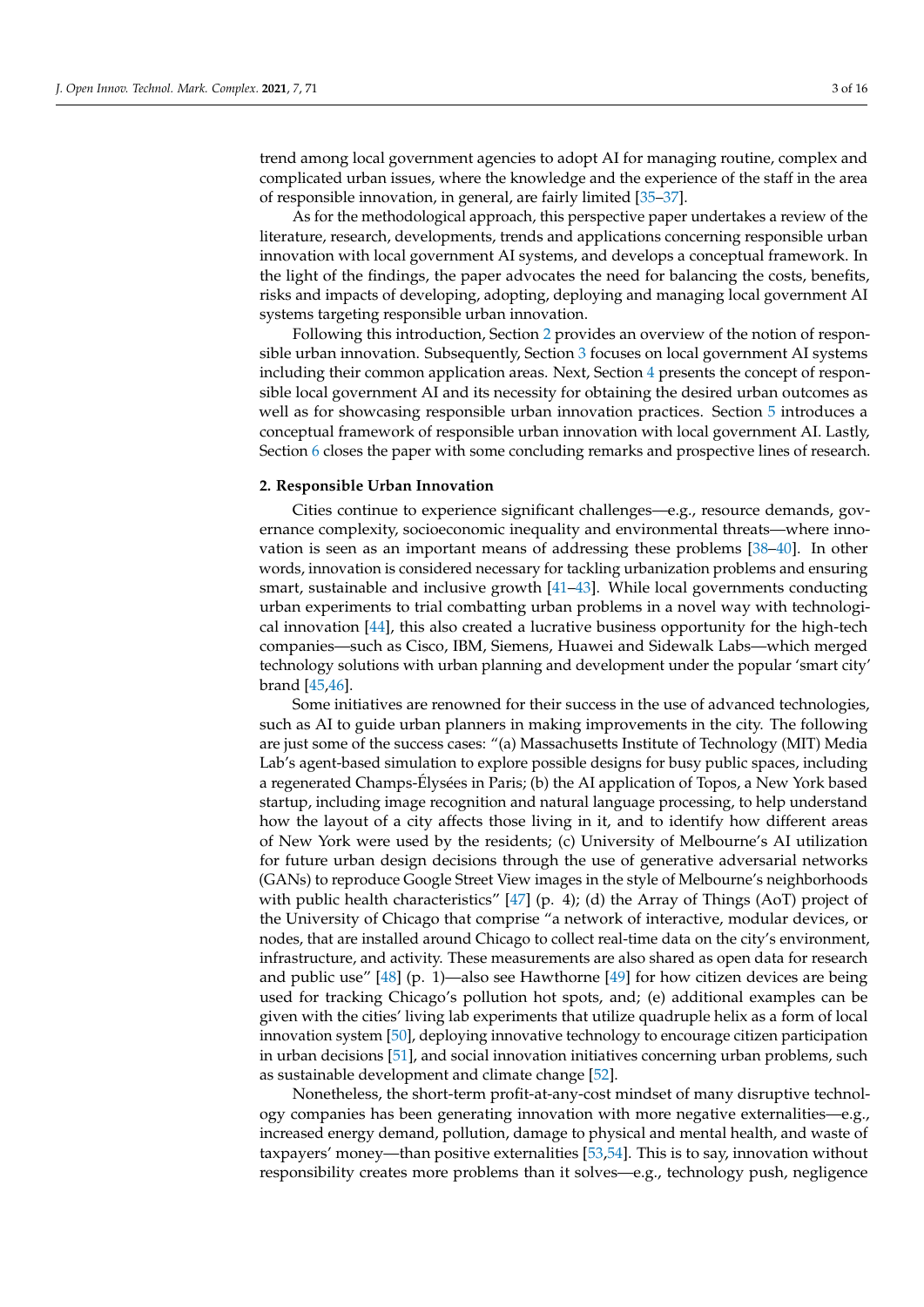of fundamental ethical principles, policy pull, and lack of precautionary measures and technology foresight [\[55](#page-11-19)[,56\]](#page-11-20).

Some of the common examples of the negative consequences of urban innovation involving advanced technologies, such as AI, include, but are not exclusively limited to: (a) the failure of algorithmic decision-making and predictive analytics of Pittsburgh, PA, in solving urban poverty, homelessness and violence problems, particularly by misdiagnosing child maltreatment and prescribing the wrong solutions [\[57\]](#page-11-21). This issue of automating inequality is discussed in length in the seminal work of Eubanks [\[58\]](#page-11-22). (b) Bias algorithmic decision-making has become one of the major unintended negative externalities, and the examples range from excluding women [\[59\]](#page-11-23) to excluding people of color [\[60\]](#page-11-24), and from excluding religious minorities [\[61\]](#page-11-25) to excluding indigenous people [\[62\]](#page-11-26). (c) In most cases the failure and bias of algorithmic decisions led to the abolition of AI adoption endeavors in local governments. A good example is scrapping of the use of algorithms in benefit and welfare decisions in 20 local councils in the UK [\[63\]](#page-11-27). Furthermore, as stated by McKnight [\[64\]](#page-12-0) (p. 1), "as AI has no a moral compass, OpenAI's managers originally refused to release GPT-3 (Generative Pre-trained Transformer 3)—an autoregressive language model that uses deep learning to produce human-like text—ostensibly because they were concerned about the generator being used to create fake material, such as reviews of products or election-related commentary. Similarly, AI writing bots may need to be eliminated by humans, as in the case of Microsoft's racist Twitter prototype AI chatbot—i.e., Tay". (d) The other negative externalities include "creating opaque decision-making processes, challenges in accountability and trust in AI-enabled decisions, and risks to privacy due to sensitive, granular and in-depth data collection practices" [\[65\]](#page-12-1) (p. 3).

Moreover, even the most celebrated smart city initiatives—that represent urban innovation in management and policy as well as technology—have failed to deliver their promises or have even been abandoned before project initiation—e.g., Songdo, Masdar, PlanIT Valley and Sidewalk Toronto [\[66,](#page-12-2)[67\]](#page-12-3). The main reasons behind this failure include technology myopia, a top-down approach, solutionism and the lack of clear objectives and socio-spatial responsibility [\[68\]](#page-12-4). Consequently, technology giants—e.g., Google's Sidewalk Labs and Cisco—have recently pulled back from the smart city push that did not practiced clear responsible urban innovation principles—including accountability, anticipation, reflexivity, transparency, responsiveness, inclusiveness and sustainability [\[69–](#page-12-5)[71\]](#page-12-6). As argued by Green [\[72\]](#page-12-7) (p. 1), we need to "recognize the complexity of urban life rather than merely see the city as something to optimize, truly smart cities are the ones that successfully incorporate technology into a holistic vision of justice and equity".

Responsible urban innovation is central to addressing the current and emerging challenges of cities characterized by complexity, uncertainty, risk and myopia [\[73\]](#page-12-8). It encompasses a public and environmental value-sensitive approach to technology design and adoption, which makes environmental (e.g., eco-responsibility) and societal (e.g., social-responsibility) factors as relevant as the economic (e.g., frugality) ones in the urban innovation and development processes [\[74–](#page-12-9)[76\]](#page-12-10). In other words, responsible urban innovation carefully considers the effects of innovation on the environment and society [\[77\]](#page-12-11). Responsible urban innovation, thus, is characterized by its sustainability, which is vital for generating long-lasting solutions [\[78\]](#page-12-12).

Furthermore, as stated by Ziegler [\[79\]](#page-12-13) (p. 195), there are two roles for responsible urban innovation to play for socio-spatial justice. These are: "(a) to contribute to the longterm stability of the society, and thus to find creative responses to socio-spatial challenges such as climate change, and; (b) to find ideas that specifically improve the benefits for the least advantaged members of the community in the present".

# <span id="page-3-0"></span>**3. Local Government Artificial Intelligence Systems**

As stated by Das and Rad [\[80\]](#page-12-14) (p. 1), AI-based algorithms "are transforming the way we approach real-world tasks done by humans; where recent years have seen a surge in the use of these algorithms in automating various facets of science, business, and social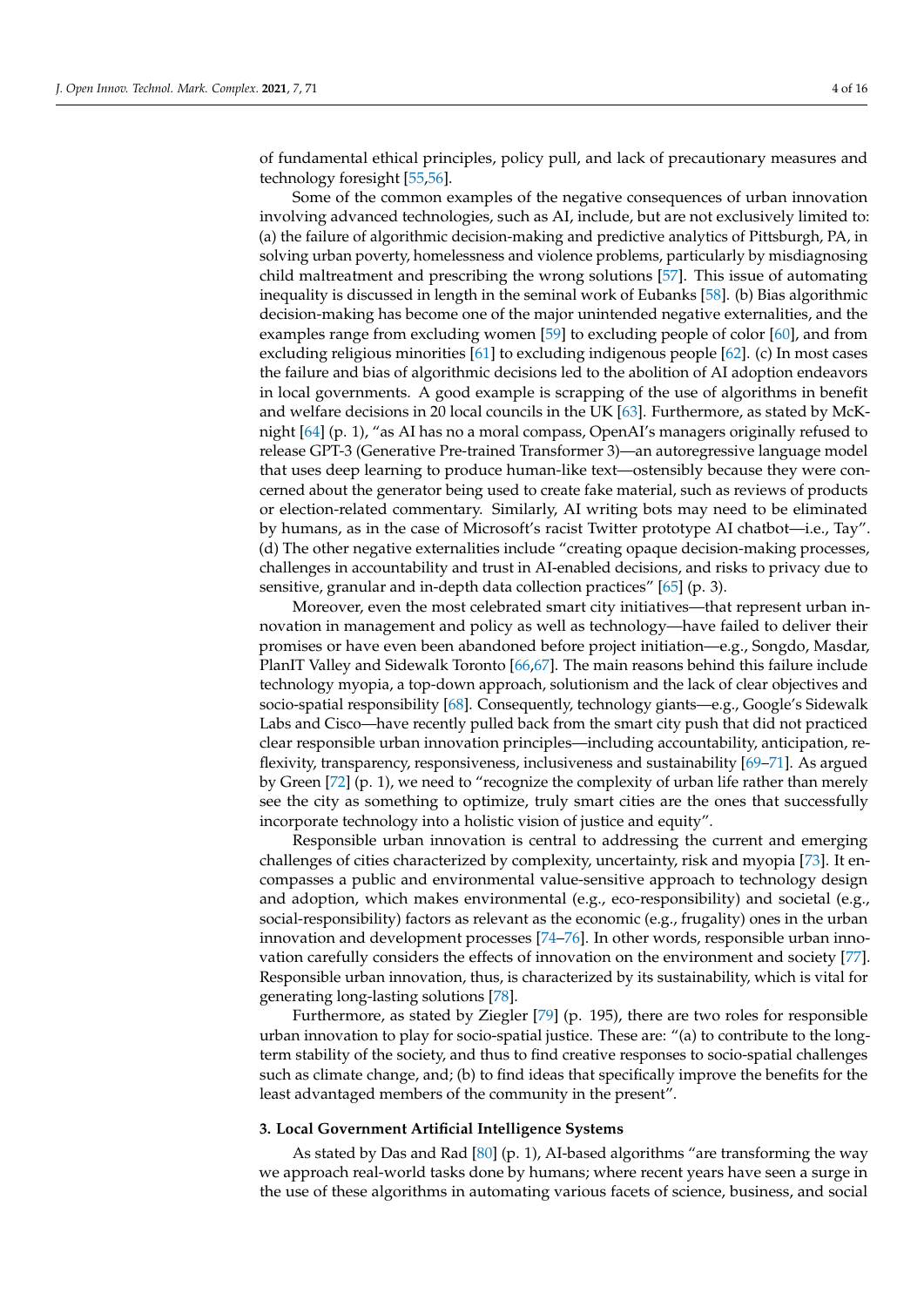workflow". In particular, government agencies are increasingly interested in using AI capabilities to deliver policy and generate efficiencies in high-uncertainty environments [\[81](#page-12-15)[,82\]](#page-12-16). A study by De Sousa et al. [\[83\]](#page-12-17) disclosed a growing trend of interest in AI in the public sector, with the US as the most active country. This is also the case with many local government agencies [\[84\]](#page-12-18). According to Wirtz et al. [\[85\]](#page-12-19), the most common AI applications in government agencies are as follows: (a) AI-based knowledge management software; (b) AI process automation systems; (c) chatbots/virtual agents; (d) predictive analytics and data visualization; (e) identity analytics; (f) cognitive robotics and autonomous systems; (g) recommendation systems; (h) intelligent digital assistants; (i) speech analytics, and; (j) cognitive security analytics and threat intelligence.

AI offers urban innovation opportunities to generate novel solutions to the problems of our cities [\[86,](#page-12-20)[87\]](#page-12-21). It has the potential to create a great impact on the way citizens experience and receive services and interact with their government, as recent advances in AI have resulted in an increasing number of decisions being handed over to algorithms [\[88,](#page-12-22)[89\]](#page-12-23). This also applies to local government operations and services [\[90,](#page-12-24)[91\]](#page-12-25). Today, AI is not only becoming an integral part of local government operations and services, but is also impacting and shaping the future of our cities and societies [\[92\]](#page-12-26)—e.g., the forthcoming autonomous vehicle disruption [\[93](#page-12-27)[–95\]](#page-12-28).

In the context of cities, AI systems were first introduced as part of smart city initiatives [\[96\]](#page-13-0) (Ullah et al., 2020). Nonetheless, today AI is no longer exclusively associated with smart city projects. For instance, there is an increasing number of local governments, with no smart city agenda, which have utilized AI-driven chatbots in their customer and service delivery services [\[97](#page-13-1)[,98\]](#page-13-2). This is because local government agencies are becoming more aware of the benefits of AI. According to the International City/County Management Association (ICMA) [\[99\]](#page-13-3), these benefits include: (a) local governments can run more efficiently; (b) local governments can focus on their residents; (c) local governments can remove a great deal of bias, and; (d) local governments can make data-smart decisions and gain that extra edge for under-resourced departments.

Besides AI-powered chatbots for engaging with the local community, local governments are using AI for automating routine tasks via self-service, and enhancing public services with data and analytics [\[100,](#page-13-4)[101\]](#page-13-5). Additionally, hyper-personalized services, predictive maintenance of assets, workforce, schedule and resource optimization, reducing our carbon footprints, optimizing energy usage, and combatting child abuse and financial fraud are among the applications of AI used in local governments [\[102\]](#page-13-6).

Today, many cities around the world are trying to position themselves as the leaders of urban innovation through the development and utilization of AI [\[103\]](#page-13-7). Some of these cities which are experimenting with and adopting AI systems include, but are not exclusively limited to, New York, Washington, Los Angeles, San Antonio, Pittsburgh, Phoenix, London, Singapore, Barcelona, Oslo, Helsinki, Hong Kong, Beijing, Brisbane, Sydney, Melbourne, Bangalore, Dubai and Jeddah [\[104\]](#page-13-8). Moreover, the world's first 'AI City'—or artificially intelligent city—is being planned in Chongqing (China) with wired AI-IoT, robotics, networking and big data [\[105\]](#page-13-9).

While the popularity of AI is skyrocketing in the urban context, Allam [\[106\]](#page-13-10) (p. 31) warns us that, "whilst AI stands as a potential savior and as its role is being accentuated in urban planning, governance and management, there are increasing concerns that its practical implications and planning principles are disconnected with sensibilities linked to the dimensions of sustainability". This very issue has also been raised by other urban scholars [\[107\]](#page-13-11).

Importantly, as today AI-based decision-making is in a trend to become commonplace, local government AI systems should be used "responsibly and ethically that extends beyond compliance with the narrow letter of the law. It also requires the system to be aligned with broadly-accepted social norms, and considerate of impact on individuals, communities and the environment" [\[108\]](#page-13-12) (p. 1).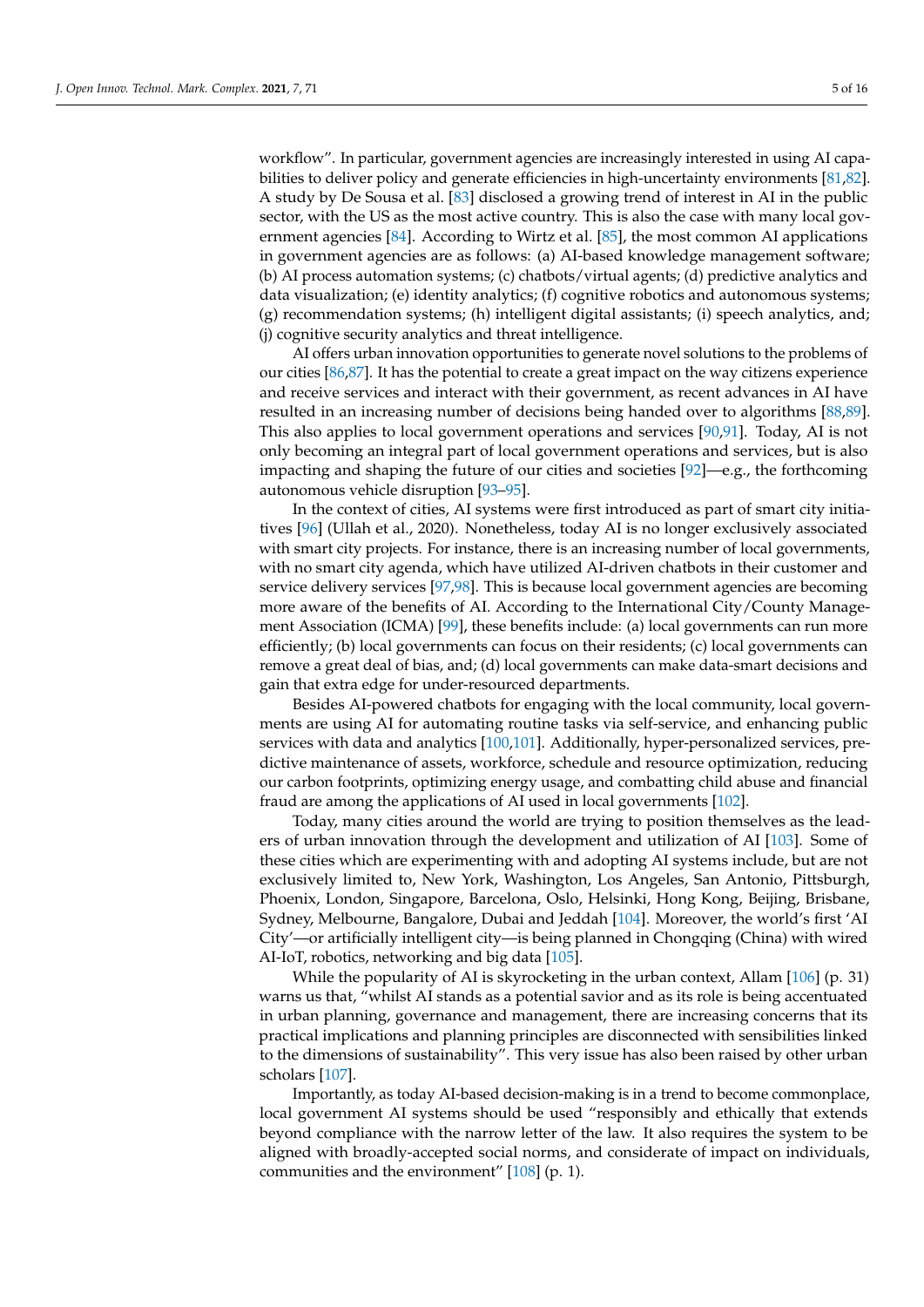Despite the use of AI in local governments being relatively new, it is already possible to find promising examples of responsible practices, which include, but are not limited to: (a) AI-driven transportation analytics and decision-making systems to address the urban traffic problems of Austin, TX [\[109\]](#page-13-13); (b) autonomous shuttle buses are currently being used as first- and last-mile solutions to increase public transport patronage and/or to provide transport service to disadvantaged populations in cities, including Lyon (France), Geneva (Switzerland), Wien (Austria), Oslo (Norway), Las Vegas (USA), Masdar City (UAE), Thuwal (Saudi Arabia), West Kowloon (Hong Kong) and Renmark (Australia) [\[110,](#page-13-14)[111\]](#page-13-15), and; (c) computer vision and machine learning for robots to identify material characteristics while sorting waste and increasing the capacity of recycling of the San Francisco Bay Area [\[112\]](#page-13-16).

Building on the aforementioned practices which are limited but promising practices, Schmelzer [\[113\]](#page-13-17) (p. 1) raised the following key issues which must be fully tackled so that many more local governments can successfully implement responsible AI practices: "(a) identifying the unique challenges around data at the local government level; (b) determining the areas that AI has the biggest impact at the local level; (c) understanding the challenges local governments face around data privacy, transparency and security; (d) developing an AI-ready local government workforce, including upskilling the current workforce around data and AI skills, and; (e) having a responsive lens when deploying and managing AI technologies." A study by Chen et al. [\[114\]](#page-13-18) reveals the success factors for AI adoption as: (a) innovation attributes of AI; (b) organizational capability, and; (c) external environment.

#### <span id="page-5-0"></span>**4. Responsible Local Government Artificial Intelligence**

Amid the global push for AI use at the local government level [\[115\]](#page-13-19), there are growing concerns over AI uptake in the absence of an in-depth understanding of the implementation challenges, contextual local differences, and local government readiness [\[116\]](#page-13-20)—as well as the lack of responsible urban innovation practices [\[117\]](#page-13-21).

The upcoming digital urban infrastructure that will be supporting future societies will intrinsically be based on AI [\[118\]](#page-13-22). This is evident from the work on the sixth-generation (6G) networks with extreme-scale ubiquitous AI services through the next-generation softwarization, platformization, heterogeneity and configurability of networks [\[119–](#page-13-23)[121\]](#page-13-24). Such infrastructure will provide unimaginable opportunities for urban innovation. Nevertheless, a responsible approach is critical when it comes to eliminating the negative externalities of innovation which could otherwise have catastrophic consequences—e.g., worsening socioeconomic inequity, widening digital divides, devastating environmental externalities and increased bias.

Some promising developments being made at present. A good outcome of the academic discourse is the 'Montreal Declaration for Responsible AI', developed under the auspices of the University of Montreal, following the Forum on the Socially Responsible Development of AI of November 2017 [\[122\]](#page-13-25). Another notable example is AI regulation and ethics frameworks being rolled out in various countries. The most celebrated of these is the European Parliament's initiative on the guidelines for the European Union (EU) on ethics in AI [\[123\]](#page-13-26). While thus far, more than 50 countries have developed their national AI strategies—where the intention is mainly economic development and national security [\[124\]](#page-13-27)—only a few have attempted to form their AI ethics frameworks that advocate responsible AI [\[125\]](#page-14-0).

Despite the increasing interest in the scholarly debate, responsible urban innovation and responsible local government AI remain highly understudied, and thus far, there is a limited empirical evidence base and few conceptual expansions [\[126\]](#page-14-1). Thus, local governments' adoption and use of AI systems [\[127\]](#page-14-2), in the context of urban innovation, is an important topic of scholarly research, and key to expanding our understanding of the pathways leading to the achievement of responsible urban innovation through these systems.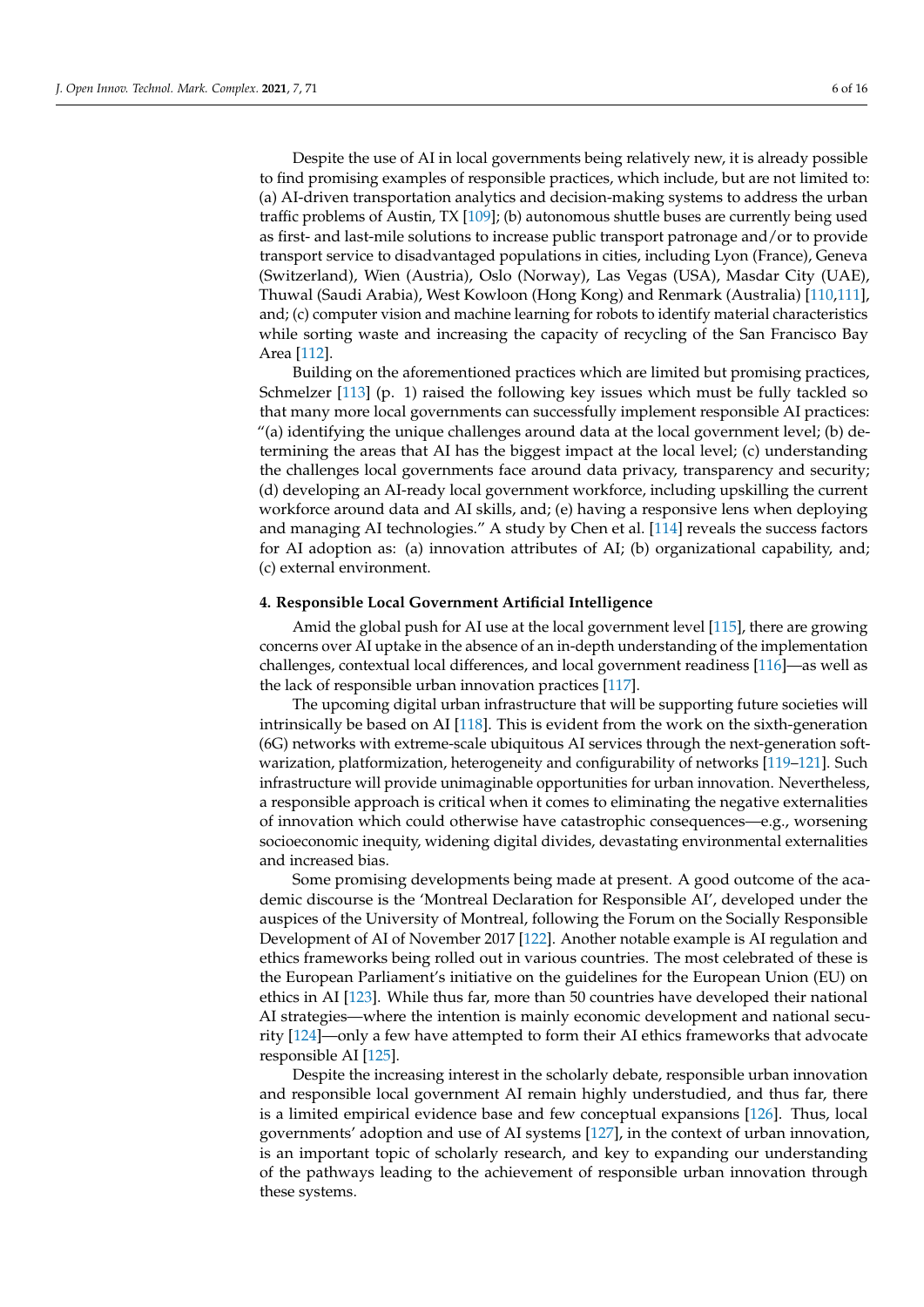Moreover, in the absence of an abundance of responsible urban innovation with local government AI, the generation of new insights and evidence is of utmost importance. Prospective research in this interdisciplinary field will aid in conceptualizing and providing a sound understanding of the most appropriate approaches for local governments engaging with AI to achieve responsible urban innovation. Such conceptualization will also aid in the efforts to develop clear pathways for healthy AI design and deployment. Furthermore, the outcomes of these future studies will help urban policymakers, managers and planners ment. Furthermore, the crucial role played by local government AI systems in ensuring<br>better understand the crucial role played by local government AI systems in ensuring responsible outcomes. This consolidated understanding will guide the efforts in developing responsible outcomes. This consolidated understanding will guide the efforts in developing new coordination and delivery practices for local government AI systems to achieve the desired responsible urban innovation outcomes in their cities. systems in ensuring responsible outcomes. This consolidated understanding will guide

# <span id="page-6-0"></span>**5. Conceptual Framework 5. Conceptual Framework**

We have developed a conceptual framework of responsible urban innovation with We have developed a conceptual framework of responsible urban innovation with local government AI. The main rationale behind the development of this high-level information, i.e., the conceptual framework, is to highlight the relationship between the key drivers, components and the fundamental principles of responsible urban innovation in drivers, components and the fundamental principles of responsible urban innovation in the context of local government AI. We believe this approach will create an interest and the context of local government AI. We believe this approach will create an interest and curiosity in the academic community to further investigate the topic and subsequently curiosity in the academic community to further investigate the topic and subsequently generate new research directions and practical solutions for the government and industry generate new research directions and practical solutions for the government and industry to adopt or benefit from. Hence, the framework, which is illustrated in Figure [1](#page-6-1) and elabo-to adopt or benefit from. Hence, the framework, which is illustrated in Figure 1 and rated below, shall not be seen as an operational framework to directly guide the AI system development, deployment and management practices of local government agencies. elaborated below, shall not be seen as an operational framework to direct limit of the AI and AI and AI and AI and AI and AI and AI and AI and AI and AI and AI and AI and AI and AI and AI and AI and AI and AI and AI and AI

<span id="page-6-1"></span>

Figure 1. Conceptual framework of responsible urban innovation with local government artificial intelligence (AI).

In this framework, the responsible urban innovation phenomenon is conceptualized through a process that involves technology, policy and community to produce strategies, action plans and initiatives, with balanced costs, benefits, risks and impacts of developing, adopting, deploying and managing local government AI systems.

First, technology, policy and community are envisaged as the key drivers of responsible urban innovation; where local government AI systems represent 'technology', local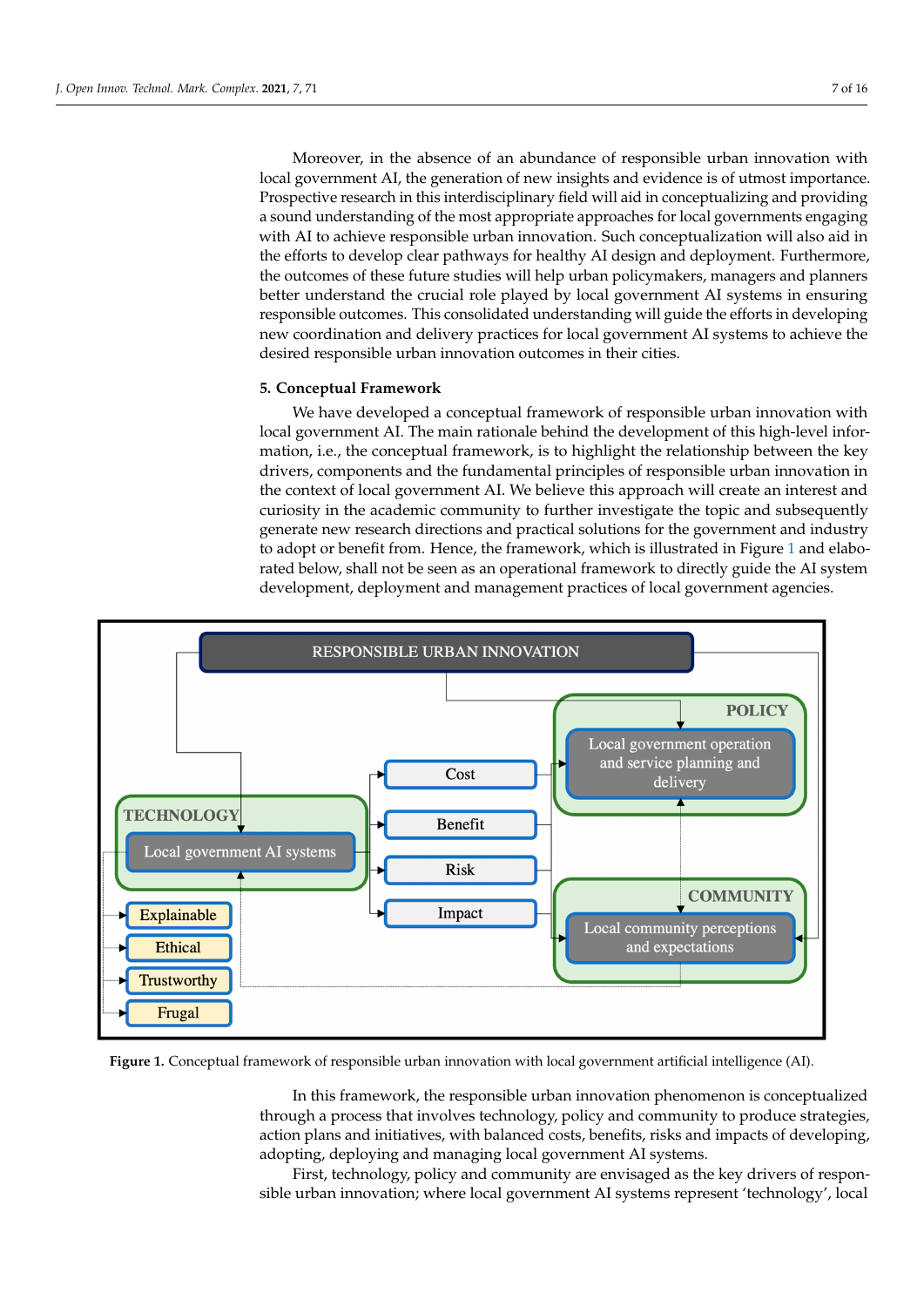government operation and service planning and delivery decisions represent 'policy', and local community perceptions and expectations represent the 'community' views and input. This is attributed to the fact that the trio of 'technology, policy and community' are being widely seen as the key drivers of smart cities—urban localities that use digital data and technology to create efficiencies for boosting economic development, enhancing the quality of life, and improving the sustainability of the city [\[128\]](#page-14-3)—or technology-based urban growth practices [\[129](#page-14-4)[–131\]](#page-14-5) or technology-based public policy [\[132\]](#page-14-6).

Second, 'cost', 'benefit', 'risk' and 'impact' are identified as the central foci of the framework for realizing responsible outcomes concerning local government AI systems. This is attributed to the need for undertaking a cost-benefit analysis before developing, adopting and deploying AI systems in order to ensure the worthiness of the investment [\[133\]](#page-14-7). Likewise, being aware of the potential hazards by undertaking a risk analysis, is critical when it comes to assuring the success of the AI system [\[134\]](#page-14-8). Similarly, forecasting the impact of the AI system on the society and the environment is crucial for identifying both positive and negative externalities [\[135\]](#page-14-9). Additionally, rather than only looking at costs and benefits overall, responsible use of AI should also consider the distribution of costs and benefits, and whether some groups or places (e.g., disadvantaged neighborhoods) bear more risk. This is an ethical concern—equity as a public value.

Moreover, this conceptualization advocates that local government AI systems should include the following characteristics: to be (a) explicable; (b) ethical; (c) trustworthy, and; (d) frugal.

First, the effectiveness of the AI systems is limited by the machine's inability to explain its thoughts and actions to human users. Hence, explainable AI (XAI)—which refers to methods and techniques that generate high-quality interpretable, intuitive, humanunderstandable explanations of AI decisions—is essential for operators and users to understand, trust, and effectively manage local government AI systems [\[136](#page-14-10)[,137\]](#page-14-11).

Second, the ethical considerations made by the designers and adopters of AI systems, are critical when it comes to avoiding the unethical consequences of AI systems [\[138](#page-14-12)[,139\]](#page-14-13). As stated by Floridi et al. [\[122\]](#page-13-25) (p. 694), "ensuring socially preferable outcomes of AI relies on resolving the tension between incorporating the benefits and mitigating the potential harms of AI, in short, simultaneously avoiding the misuse and underuse of these technologies. In this context, the value of an ethical approach to AI technologies comes into starker relief".

Third, today, we are seeing an increasing trend of autonomous decision-making, but we are not there yet. This is especially true for most government services [\[140](#page-14-14)[,141\]](#page-14-15). In particular, local governments around the world are looking at technological solutions, including decisions being made autonomously by AI systems with limited or null human involvement, to address a range of social and policy challenges. While this handover of decisions to AI provides benefits—e.g., reduction in human error, faster decision-making, 24/7 availability, completion of repetitive tasks—it also creates risks, e.g., algorithmic bias caused by bad/limited data and training, privacy violations, removing human responsibility, and a lack of transparency [\[142\]](#page-14-16). The public is already becoming increasingly distrustful of many AI decisions; robodebt and systematic racism traumas caused by AI systems in Australia and the US are among the recent examples [\[143–](#page-14-17)[146\]](#page-14-18). In order to prevent these risks from occurring and gaining public confidence, AI must be trustworthy [\[147](#page-14-19)[–149\]](#page-14-20).

Fourth, at present comprehensive AI systems are significant investments for local governments, with many of these organisations having limited budgets and responsibilities for justifying the investment and management cost to their citizens and taxpayers. For a wide-scale AI adoption in local governments, AI systems should become accessible and affordable, or in other words frugal [\[150\]](#page-14-21). In this context, frugality is the minimum use of scarce resources—e.g., capital, time, workforce and energy. Alternatively, the resources can be leveraged in new ways or other solutions can be found that do not jeopardize the delivery of high value outputs [\[151\]](#page-14-22).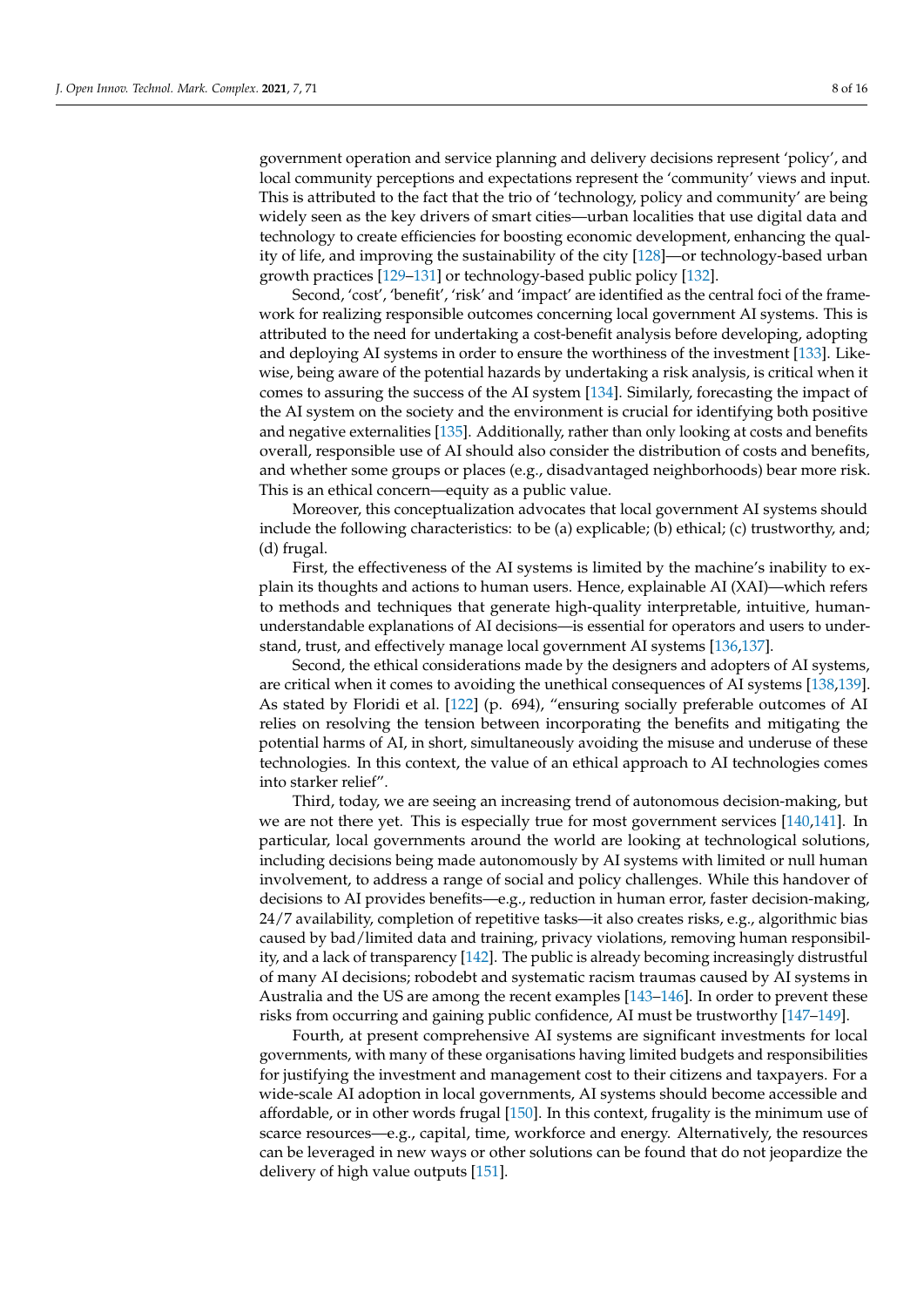The framework, illustrated in Figure [1](#page-6-1) and elaborated above, underlines the key drivers, components and the fundamental principles of responsible urban innovation with local government AI. It sheds light on the overall principles of the development and deployment of AI systems that assure the delivery of not only the desired urban outcomes, but also the desired urban outcomes for all citizens, stakeholders, users and the environment. The approach outlined in this framework is invaluable for local government agencies when it comes to being aware of the issues around responsible innovation; as local governments continue in the phase of experimentation with AI technologies, they need guidance on how best to design, develop, and deploy these solutions in a responsible manner that advances public value. Nevertheless, it should be noted that the framework presented here is a conceptual one developed with the goal of contributing to the academic discourse on the topic and generating directions for future research agendas. Thus, prospective research is needed to develop more operational frameworks involving specific guidelines for local governments so that they can make informed decisions regarding their investments in AI systems.

# <span id="page-8-0"></span>**6. Concluding Remarks and Research Agenda**

With the advent of powerful technologies and the strong short-term profit-at-any-cost mindset of many disruptive technology companies, ensuring responsible urban innovation will continue to be a major challenge in the third decade of the 21st century as well [\[152\]](#page-14-23). In particular, there are some important issues, in the context of responsible urban innovation with local government AI, that require urgent attention.

With the aforementioned urgency in mind, in this perspective paper, we underlined the importance of local government agencies making informed decisions while developing, adopting, deploying and managing AI systems. This is becoming a highly critical issue, as stated by Arrieta et al. [\[137\]](#page-14-11) (p. 82), in recent years, the "sophistication of AI systems has increased to such an extent that almost no human intervention is required for their design and deployment. When decisions derived from such systems ultimately affect humans' lives, there is an emerging need for understanding how such decisions are furnished" and how responsible they are. Moreover, this also increases the danger that unintended consequences can grow and multiply through policy inattention or delayed recognition.

Nevertheless, at present there are no operational frameworks and clear guidelines to assist local governments in achieving responsible innovation through AI practices. In the absence of such guidelines, the conceptual framework illustrated in Figure [1](#page-6-1) is a step towards increasing awareness on the matter and triggering potential research agendas for the development of operational frameworks and guidelines. In this instance, we underline some of the fundamental issues, as listed below, where focusing on these could pave the way for a new research agenda concerning responsible urban innovation with local government AI:

- How can local governments utilize AI systems effectively, what are the requirements for making them responsible, and how can local government AI support responsible urban innovation efforts?
- Why do some local governments experiment with and adopt AI systems when the risks are not clearly known, while the others prefer to take a wait and see approach before making this decision?
- How can local governments conduct trade-offs between costs, risks, benefits and impacts, and utilize AI systems in their municipal operations and services, and what externalities do these trade-offs generate?
- How can the AI systems' costs, risks, benefits and impacts be distributed across the local government service users and communities, and how can the equity concerns be addressed?
- Further dwelling on the above issue, if some groups or geographic areas bear greater risk or costs, should AI be used anyway, should there be a just compensation in some manner, and if yes, how?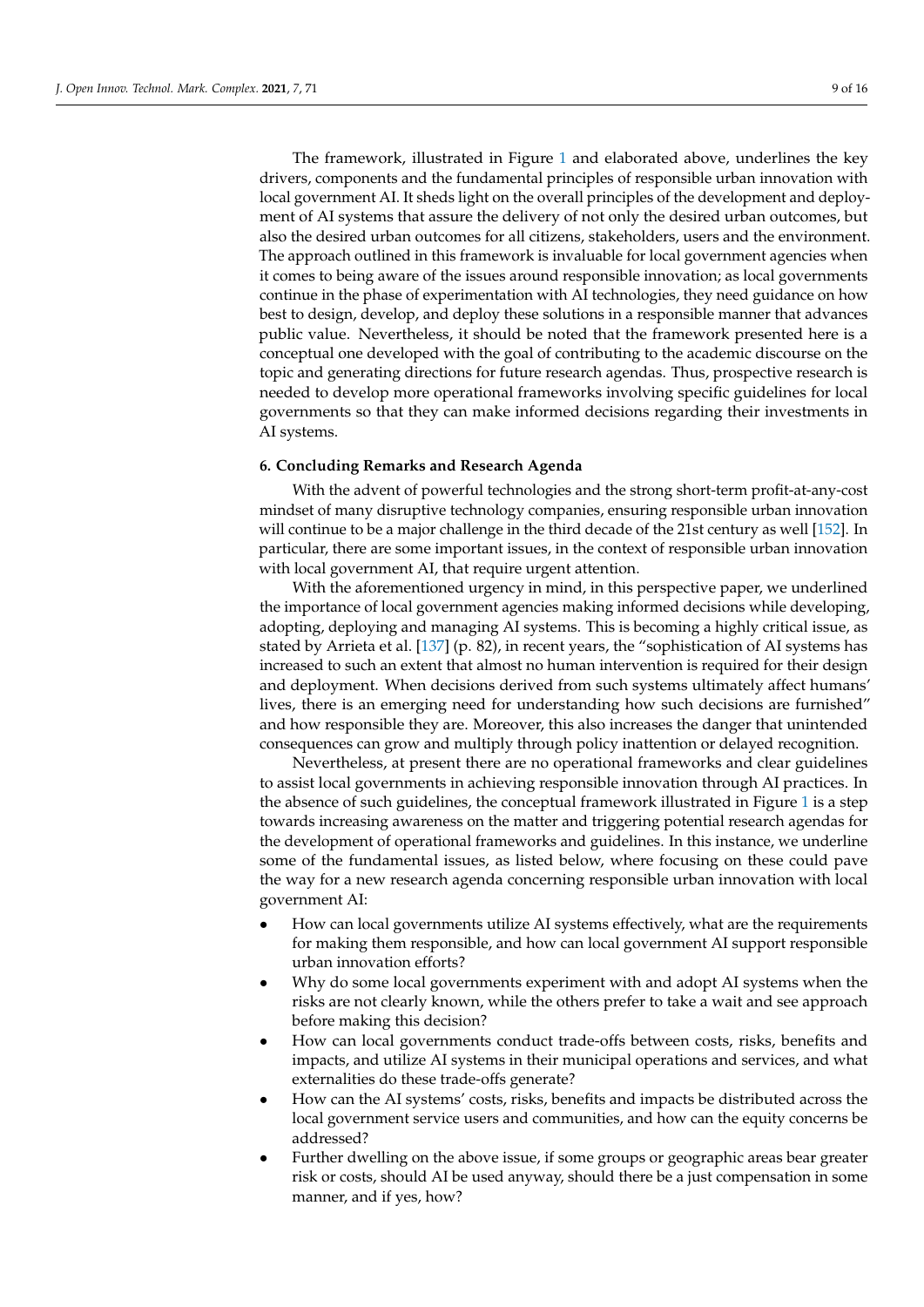- How can local governments align the public perceptions and expectations of AI, and mitigate the impact of consequential negative externalities of AI systems on the environment and society?
- How can local governments support and ensure high levels of trust, transparency, and openness in the local community culture and extend these concepts of digital trust to AI?
- How can local governments successfully adopt, deploy and manage AI systems to generate responsible urban innovation in their cities, and how can the guidelines for successful adoption be developed?
- How will local government AI systems shape the future of our cities and impact the lives of citizens, and how can the negative externalities of the disruption be alleviated?
- How can operational frameworks and guidelines be developed for local governments in regard to adopting, deploying and managing AI systems to achieve responsible urban innovation outcomes?

There is very limited to no coverage on either theoretical or applied aspects concerning the aforementioned questions in the literature and practice—as the responsible local government AI notion is still cutting-edge but incipient in nature. Most studies reported in the literature, thus far, are drawn from the intuitions and predictions of scholars rather than hard evidence obtained through exhaustive empirical research. We strongly believe that investigation of these issues in prospective research projects, by the scholars of this highly interdisciplinary (more correctly transdisciplinary) field, will shed light on the better conceptualization and practice of responsible urban innovation with local government AI.

Thus, the future research agenda should focus on tackling the aforementioned issues via carefully designed empirical studies in international contexts. In this regard, the conceptual framework, presented in Figure [1,](#page-6-1) is a useful compass to guide in the design of new empirical investigations. For instance, an example of a prospective research agenda, concerning responsible urban innovation with local government AI, could be as follows.

At present, AI is not only becoming an integral part of urban services, but also is impacting and shaping the future of living and cities [\[153,](#page-14-24)[154\]](#page-14-25). Nevertheless, the current AI practice has shown that urban innovation without responsibility generates more problems than it solves. In particular, the absence of a deep understanding of the costs, benefits, risks and impacts of deploying local government AI systems creates concerns. Focusing on the local government case studies, prospective projects can generate new knowledge on the local government use of AI systems, and expand our understanding of the pathways for responsible urban innovation. These studies could also produce invaluable outcomes that include the local government AI adoption and implementation of guiding principles for informed decisions.

In conclusion, the AI revolution is already under way and its disruption will likely be comparable to that of the agricultural and industrial revolutions, which changed the course of human civilization radically [\[155\]](#page-14-26). Nevertheless, it should not be forgotten that the AI revolution contains an equal measure of opportunities and challenges [\[156,](#page-14-27)[157\]](#page-15-0). According to Walsh [\[158\]](#page-15-1), the ethical challenges posed by AI—e.g., fairness, transparency, trustworthiness, protection of privacy and respect, and many other fundamental rights—are the biggest issues, and they must be addressed with utmost care and urgency. Importantly, the actions to address these challenges should be adopted before the local government AI systems are actually in use [\[159](#page-15-2)[–161\]](#page-15-3).

**Author Contributions:** Conceptualization, methodology, formal analysis, writing—original draft preparation, T.Y.; formal analysis, writing—review and editing, and improving the rigor, critical perspective and relevance of the manuscript, J.M.C., R.M., R.Y.M.L., K.M. and K.D. All authors have read and agreed to the published version of the manuscript.

**Funding:** This research did not receive any specific grant from funding agencies in the public, commercial or not-for-profit sectors.

**Institutional Review Board Statement:** Not applicable.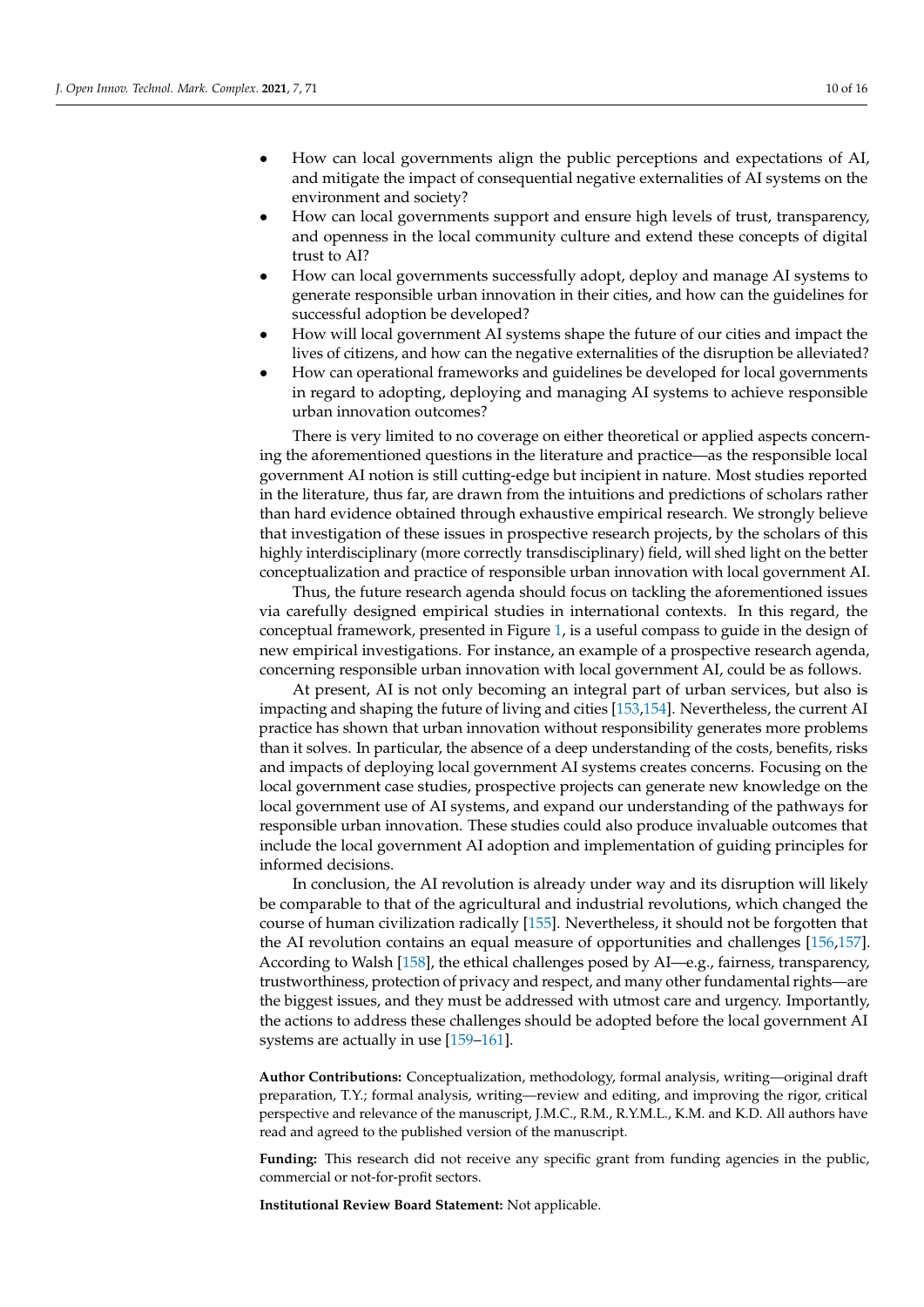**Informed Consent Statement:** Not applicable.

**Data Availability Statement:** Not applicable.

**Acknowledgments:** The authors thank the Editor-in-Chief and two anonymous referees for their constructive comments on an earlier version of the manuscript.

**Conflicts of Interest:** The authors declare no conflict of interest.

# **References**

- <span id="page-10-0"></span>1. Yun, J.J.; Zhao, X.; Yigitcanlar, T.; Lee, D.; Ahn, H. Architectural design and open innovation symbiosis: Insights from research campuses, manufacturing systems, and innovation districts. *Sustainability* **2018**, *10*, 4495. [\[CrossRef\]](http://doi.org/10.3390/su10124495)
- 2. Yun, J.J.; Jung, K.; Yigitcanlar, T. Open innovation of James Watt and Steve Jobs: Insights for sustainability of economic growth. *Sustainability* **2018**, *10*, 1553. [\[CrossRef\]](http://doi.org/10.3390/su10051553)
- <span id="page-10-1"></span>3. Beltagui, A.; Rosli, A.; Candi, M. Exaptation in a digital innovation ecosystem. *Res. Policy* **2020**, *49*, 103833. [\[CrossRef\]](http://doi.org/10.1016/j.respol.2019.103833)
- <span id="page-10-2"></span>4. Barnatt, C. The second digital revolution. *J. Gen. Manag.* **2001**, *27*, 1–16.
- <span id="page-10-3"></span>5. Jarach, D. The digitalisation of market relationships in the airline business. *J. Air Transp. Manag.* **2002**, *8*, 115–120. [\[CrossRef\]](http://doi.org/10.1016/S0969-6997(01)00039-4)
- <span id="page-10-4"></span>6. Yun, J.J.; Zhao, X.; Jung, K.; Yigitcanlar, T. The culture for open innovation dynamics. *Sustainability* **2020**, *12*, 5076. [\[CrossRef\]](http://doi.org/10.3390/su12125076)
- 7. Flores, P.; Carrillo, F.J.; Robles, J.G.; Leal, M.A. Applying open innovation to promote the development of a knowledge city: The Culiacan experience. *Int. J. Knowl. Based Dev.* **2018**, *9*, 312–335. [\[CrossRef\]](http://doi.org/10.1504/IJKBD.2018.094903)
- <span id="page-10-5"></span>8. Rindfleisch, A. The second digital revolution. *Mark. Lett.* **2020**, *31*, 13–17. [\[CrossRef\]](http://doi.org/10.1007/s11002-019-09509-4)
- <span id="page-10-6"></span>9. Makridakis, S. The forthcoming artificial intelligence (AI) revolution: Its impact on society and firms. *Futures* **2017**, *90*, 46–60. [\[CrossRef\]](http://doi.org/10.1016/j.futures.2017.03.006)
- <span id="page-10-7"></span>10. Alam, F.; Mehmood, R.; Katib, I.; Albogami, N.; Albeshri, A. Data fusion and IoT for smart ubiquitous environments: A survey. *IEEE Access* **2017**, *5*, 9533–9554. [\[CrossRef\]](http://doi.org/10.1109/ACCESS.2017.2697839)
- 11. Alotaibi, S.; Mehmood, R.; Katib, I.; Rana, O.; Albeshri, A. Sehaa: A big data analytics tool for healthcare symptoms and diseases detection using. *Twitter Apache Spark Mach. Learn. Appl. Sci.* **2020**, *10*, 1398.
- <span id="page-10-8"></span>12. Yigitcanlar, T.; Butler, L.; Windle, E.; Desouza, K.; Mehmood, R.; Corchado, J. Can building 'artificially intelligent cities' protect humanity from natural disasters, pandemics and other catastrophes? *Sensors* **2020**, *20*, 2988. [\[CrossRef\]](http://doi.org/10.3390/s20102988) [\[PubMed\]](http://www.ncbi.nlm.nih.gov/pubmed/32466175)
- <span id="page-10-9"></span>13. Alaa, M.; Zaidan, A.; Zaidan, B.; Talal, M.; Kiah, M. A review of smart home applications based on Internet of Things. *J. Netw. Comput. Appl.* **2017**, *97*, 48–65. [\[CrossRef\]](http://doi.org/10.1016/j.jnca.2017.08.017)
- <span id="page-10-10"></span>14. Sodhro, A.; Gurtov, A.; Zahid, N.; Pirbhulal, S.; Wang, L.; Rahman, M.; Abbasi, Q. Towards convergence of AI and IoT for energy efficient communication in smart homes. *IEEE Internet Things J.* **2020**. [\[CrossRef\]](http://doi.org/10.1109/JIOT.2020.3023667)
- <span id="page-10-11"></span>15. Kumar, S.; Raut, R.; Narkhede, B. A proposed collaborative framework by using artificial intelligence-internet of things (AI-IoT) in COVID-19 pandemic situation for healthcare workers. *Int. J. Healthc. Manag.* **2020**, *13*, 337–345. [\[CrossRef\]](http://doi.org/10.1080/20479700.2020.1810453)
- <span id="page-10-12"></span>16. Dalenogare, L.; Benitez, G.; Ayala, N.; Frank, A. The expected contribution of Industry 4.0 technologies for industrial performance. *Int. J. Prod. Econ.* **2018**, *204*, 383–394. [\[CrossRef\]](http://doi.org/10.1016/j.ijpe.2018.08.019)
- <span id="page-10-13"></span>17. Millar, C.; Lockett, M.; Ladd, T. Disruption: Technology, innovation and society. *Technol. Forecast. Soc. Chang.* **2018**, *129*, 254–260. [\[CrossRef\]](http://doi.org/10.1016/j.techfore.2017.10.020)
- 18. Yigitcanlar, T.; Cugurullo, F. The sustainability of artificial intelligence. *Sustainability* **2020**, *12*, 8548. [\[CrossRef\]](http://doi.org/10.3390/su12208548)
- <span id="page-10-14"></span>19. Yun, Y.; Lee, M. Smart city 4.0 from the perspective of open innovation. *J. Open Innov. Technol. Mark. Complex.* **2019**, *5*, 92. [\[CrossRef\]](http://doi.org/10.3390/joitmc5040092)
- <span id="page-10-15"></span>20. Yigitcanlar, T.; Foth, M.; Kamruzzaman, M. Towards post-anthropocentric cities. *J. Urban Technol.* **2019**, *26*, 147–152. [\[CrossRef\]](http://doi.org/10.1080/10630732.2018.1524249)
- <span id="page-10-16"></span>21. Faisal, A.; Yigitcanlar, T.; Kamruzzaman, M.; Currie, G. Understanding autonomous vehicles. *J. Transp. Land Use* **2019**, *12*, 45–72. [\[CrossRef\]](http://doi.org/10.5198/jtlu.2019.1405)
- <span id="page-10-17"></span>22. Yigitcanlar, T.; Wilson, M.; Kamruzzaman, M. Disruptive impacts of automated driving systems on the built environment and land use: An urban planner's perspective. *J. Open Innov. Technol. Mark. Complex.* **2019**, *5*, 24. [\[CrossRef\]](http://doi.org/10.3390/joitmc5020024)
- <span id="page-10-18"></span>23. Butler, L.; Yigitcanlar, T.; Paz, A. Barriers and risks of mobility-as-a-service (MaaS) adoption in cities. *Cities* **2021**, *109*, 103036. [\[CrossRef\]](http://doi.org/10.1016/j.cities.2020.103036)
- <span id="page-10-19"></span>24. Butler, L.; Yigitcanlar, T.; Paz, A. Smart urban mobility innovations. *IEEE Access* **2020**, *8*, 196034–196049. [\[CrossRef\]](http://doi.org/10.1109/ACCESS.2020.3034596)
- 25. Goddard, M.; Davies, Z.; Guenat, S.; Ferguson, M.; Fisher, J.; Akanni, A.; Bates, A. A global horizon scan of the future impacts of robotics and autonomous systems on urban ecosystems. *Nat. Ecol. Evol.* **2020**. [\[CrossRef\]](http://doi.org/10.1038/s41559-020-01358-z)
- <span id="page-10-20"></span>26. Liu, Z.; Ma, L.; Huang, T.; Tang, H. Collaborative governance for responsible innovation in the context of sharing economy. *J. Open Innov. Technol. Mark. Complex.* **2020**, *6*, 35. [\[CrossRef\]](http://doi.org/10.3390/joitmc6020035)
- <span id="page-10-21"></span>27. Gonzales-Gemio, C.; Cruz-Cázares, C.; Parmentier, M. Responsible innovation in SMEs. *Sustainability* **2020**, *12*, 10232. [\[CrossRef\]](http://doi.org/10.3390/su122410232)
- <span id="page-10-22"></span>28. Von Schomberg, R. A vision of responsible research and innovation. In *Responsible Innovation*; Wiley: London, UK, 2013; pp. 51–74.
- <span id="page-10-23"></span>29. Owen, R.; Stilgoe, J.; Macnaghten, P.; Gorman, M.; Fisher, E.; Guston, D. A framework for responsible innovation. In *Responsible innovation*; Wiley: London, UK, 2013; pp. 27–50.
- <span id="page-10-24"></span>30. Zhao, Y.; Liao, M. Chinese perspectives on responsible innovation. In *International Handbook on Responsible Innovation*; Edward Elgar: Cheltenham, UK, 2019; pp. 426–440.
- <span id="page-10-25"></span>31. Yigitcanlar, T. *Technology and the City: Systems, Applications and Implications*; Routledge: New York, NY, USA, 2016.
- <span id="page-10-26"></span>32. Cugurullo, F. Urban artificial intelligence. *Front. Sustain. Cities* **2020**, *2*, 1–14. [\[CrossRef\]](http://doi.org/10.3389/frsc.2020.00038)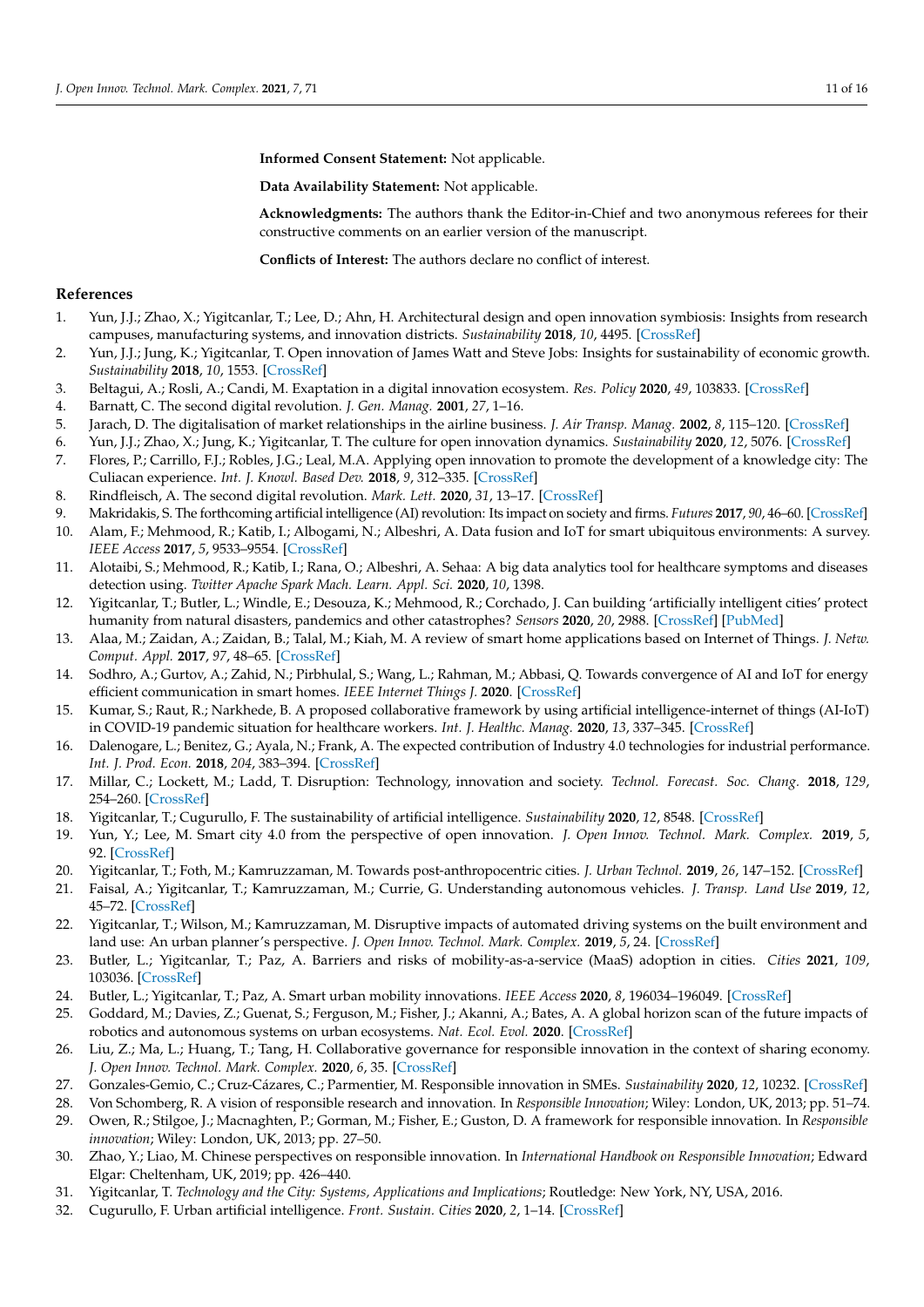- <span id="page-11-0"></span>33. Batty, M. Artificial intelligence and smart cities. *Environ. Plan. B* **2018**. [\[CrossRef\]](http://doi.org/10.1177/2399808317751169)
- <span id="page-11-1"></span>34. Luckey, D.; Fritz, H.; Legatiuk, D.; Dragos, K.; Smarsly, K. Artificial intelligence techniques for smart city applications. In *International Conference on Computing in Civil and Building Engineering*; Springer: Cham, Switzerland, 2020; pp. 3–15.
- <span id="page-11-2"></span>35. Desouza, K.; Swindell, D.; Smith, K.; Sutherland, A.; Fedorschak, K.; Coronel, C. Local government 2035: Strategic trends and implications of new technologies. *Issues Technol. Innov.* **2015**, *27*, 27.
- 36. Vogl, T.; Seidelin, C.; Ganesh, B.; Bright, J. Smart technology and the emergence of algorithmic bureaucracy. *Public Adm. Rev.* **2020**, *80*, 946–961. [\[CrossRef\]](http://doi.org/10.1111/puar.13286)
- <span id="page-11-3"></span>37. Wang, Y.; Zhang, N.; Zhao, X. Understanding the determinants in the different government AI adoption stages. *Soc. Sci. Comput. Rev.* **2020**. [\[CrossRef\]](http://doi.org/10.1177/0894439320980132)
- <span id="page-11-4"></span>38. Cooke, P. Regionally asymmetric knowledge capabilities and open innovation: Exploring 'Globalisation 2'—A new model of industry organisation. *Res. Policy* **2005**, *34*, 1128–1149. [\[CrossRef\]](http://doi.org/10.1016/j.respol.2004.12.005)
- 39. Belussi, F.; Sammarra, A.; Sedita, S.R. Learning at the boundaries in an "open regional innovation system": A focus on firms' innovation strategies in the Emilia Romagna life science industry. *Res. Policy* **2010**, *39*, 710–721. [\[CrossRef\]](http://doi.org/10.1016/j.respol.2010.01.014)
- <span id="page-11-5"></span>40. Voegtlin, C.; Scherer, A. Responsible innovation and the innovation of responsibility. *J. Bus. Ethics* **2017**, *143*, 227–243. [\[CrossRef\]](http://doi.org/10.1007/s10551-015-2769-z)
- <span id="page-11-6"></span>41. Joss, S. *Sustainable Cities: Governing for Urban Innovation*; Palgrave: London, UK, 2015.
- 42. Yun, J.J.; Lee, D.; Ahn, H.; Park, K.; Yigitcanlar, T. Not deep learning but autonomous learning of open innovation for sustainable artificial intelligence. *Sustainability* **2016**, *8*, 797. [\[CrossRef\]](http://doi.org/10.3390/su8080797)
- <span id="page-11-7"></span>43. Burget, M.; Bardone, E.; Pedaste, M. Definitions and conceptual dimensions of responsible research and innovation. *Sci. Eng. Ethics* **2017**, *23*, 1–19. [\[CrossRef\]](http://doi.org/10.1007/s11948-016-9782-1) [\[PubMed\]](http://www.ncbi.nlm.nih.gov/pubmed/27090147)
- <span id="page-11-8"></span>44. Dijk, M.; De Kraker, J.; Hommels, A. Anticipating constraints on upscaling from urban innovation experiments. *Sustainability* **2018**, *10*, 2796. [\[CrossRef\]](http://doi.org/10.3390/su10082796)
- <span id="page-11-9"></span>45. Yigitcanlar, T.; Kamruzzaman, M. Smart cities and mobility: Does the smartness of Australian cities lead to sustainable commuting patterns? *J. Urban Technol.* **2019**, *26*, 21–46. [\[CrossRef\]](http://doi.org/10.1080/10630732.2018.1476794)
- <span id="page-11-10"></span>46. Gibson, E. Sidewalk Labs Creates Machine-Learning Tool for Designing Cities. 2020. Available online: [https://www.dezeen.](https://www.dezeen.com/2020/10/20/delve-sidewalk-labs-machine-learning-tool-cities) [com/2020/10/20/delve-sidewalk-labs-machine-learning-tool-cities](https://www.dezeen.com/2020/10/20/delve-sidewalk-labs-machine-learning-tool-cities) (accessed on 10 February 2021).
- <span id="page-11-11"></span>47. Heaven, W. AI Planners in Minecraft could Help Machines Design Better Cities. 2020. Available online: [https://www.](https://www.technologyreview.com/2020/09/22/1008675/ai-planners-minecraft-urban-design-healthier-happier-cities) [technologyreview.com/2020/09/22/1008675/ai-planners-minecraft-urban-design-healthier-happier-cities](https://www.technologyreview.com/2020/09/22/1008675/ai-planners-minecraft-urban-design-healthier-happier-cities) (accessed on 10 February 2021).
- <span id="page-11-12"></span>48. University of Chicago What is Array of Things? 2020. Available online: <https://arrayofthings.github.io/faq.html> (accessed on 14 February 2021).
- <span id="page-11-13"></span>49. Hawthorne, M. Citizen Devices Tracking Chicago's Pollution Hot Spots. 2017. Available online: [https://www.chicagotribune.](https://www.chicagotribune.com/news/breaking/ct-chicago-air-quality-testing-met-20171111-story.html) [com/news/breaking/ct-chicago-air-quality-testing-met-20171111-story.html](https://www.chicagotribune.com/news/breaking/ct-chicago-air-quality-testing-met-20171111-story.html) (accessed on 14 February 2021).
- <span id="page-11-14"></span>50. Vallance, P.; Tewdwr-Jones, M.; Kempton, L. Building collaborative platforms for urban innovation: Newcastle City Futures as a quadruple helix intermediary. *Eur. Urban Reg. Stud.* **2020**, *27*, 325–341. [\[CrossRef\]](http://doi.org/10.1177/0969776420905630)
- <span id="page-11-15"></span>51. Wilson, A.; Tewdwr-Jones, M. Let's draw and talk about urban change: Deploying digital technology to encourage citizen participation in urban planning. *Environ. Plan. B* **2020**, *47*, 1588–1604. [\[CrossRef\]](http://doi.org/10.1177/2399808319831290)
- <span id="page-11-16"></span>52. Angelidou, M.; Psaltoglou, A. An empirical investigation of social innovation initiatives for sustainable urban development. *Sustain. Cities Soc.* **2017**, *33*, 113–125. [\[CrossRef\]](http://doi.org/10.1016/j.scs.2017.05.016)
- <span id="page-11-17"></span>53. Fleming, J. *Profit at Any Cost?* Baker Books: Grand Rapids, MI, USA, 2003.
- <span id="page-11-18"></span>54. Spiegel, J. The ethics of virtual reality technology. *Sci. Eng. Ethics* **2018**, *24*, 1537–1550. [\[CrossRef\]](http://doi.org/10.1007/s11948-017-9979-y)
- <span id="page-11-19"></span>55. De Saille, S. Innovating innovation policy: The emergence of 'responsible research and innovation'. *J. Responsible Innov.* **2015**, *2*, 152–168. [\[CrossRef\]](http://doi.org/10.1080/23299460.2015.1045280)
- <span id="page-11-20"></span>56. Selby, J.; Desouza, K. Fragile cities in the developed world. *Cities* **2019**, *91*, 180–192. [\[CrossRef\]](http://doi.org/10.1016/j.cities.2018.11.018)
- <span id="page-11-21"></span>57. Eubanks, V. A child Abuse Prediction Model Fails Poor Families. 2018. Available online: [https://www.wired.com/story/excerpt](https://www.wired.com/story/excerpt-from-automating-inequality)[from-automating-inequality](https://www.wired.com/story/excerpt-from-automating-inequality) (accessed on 10 February 2021).
- <span id="page-11-22"></span>58. Eubanks, V. *Automating Inequality: How High-Tech Tools Profile, Police, and Punish the Poor*; St. Martin's Press: New York, NY, USA, 2018.
- <span id="page-11-23"></span>59. Eveleth, B. How Self-Tracking Apps Exclude Women. 2014. Available online: [https://www.theatlantic.com/technology/archive/](https://www.theatlantic.com/technology/archive/2014/12/how-self-tracking-apps-exclude-women/383673) [2014/12/how-self-tracking-apps-exclude-women/383673](https://www.theatlantic.com/technology/archive/2014/12/how-self-tracking-apps-exclude-women/383673) (accessed on 10 February 2021).
- <span id="page-11-24"></span>60. Ledford, X. Millions of Black People Affected by Racial Bias in Health-Care Algorithms. 2019. Available online: [https://www.](https://www.nature.com/articles/d41586-019-03228-6) [nature.com/articles/d41586-019-03228-6](https://www.nature.com/articles/d41586-019-03228-6) (accessed on 10 February 2021).
- <span id="page-11-25"></span>61. Bousquet, C. Algorithmic Fairness: Tackling Bias in City Algorithms. 2018. Available online: [https://datasmart.ash.harvard.edu/](https://datasmart.ash.harvard.edu/news/article/algorithmic-fairness-tackling-bias-city-algorithms) [news/article/algorithmic-fairness-tackling-bias-city-algorithms](https://datasmart.ash.harvard.edu/news/article/algorithmic-fairness-tackling-bias-city-algorithms) (accessed on 10 February 2021).
- <span id="page-11-26"></span>62. Smith, C. Dealing with Bias in Artificial Intelligence. 2020. Available online: [https://www.nytimes.com/2019/11/19/technology/](https://www.nytimes.com/2019/11/19/technology/artificial-intelligence-bias.html) [artificial-intelligence-bias.html](https://www.nytimes.com/2019/11/19/technology/artificial-intelligence-bias.html) (accessed on 10 February 2021).
- <span id="page-11-27"></span>63. Marsh, S. Councils Scrapping Use of Algorithms in Benefit and Welfare Decisions. 2020. Available online: [https://www.](https://www.theguardian.com/society/2020/aug/24/councils-scrapping-algorithms-benefit-welfare-decisions-concerns-bias) [theguardian.com/society/2020/aug/24/councils-scrapping-algorithms-benefit-welfare-decisions-concerns-bias](https://www.theguardian.com/society/2020/aug/24/councils-scrapping-algorithms-benefit-welfare-decisions-concerns-bias) (accessed on 10 February 2021).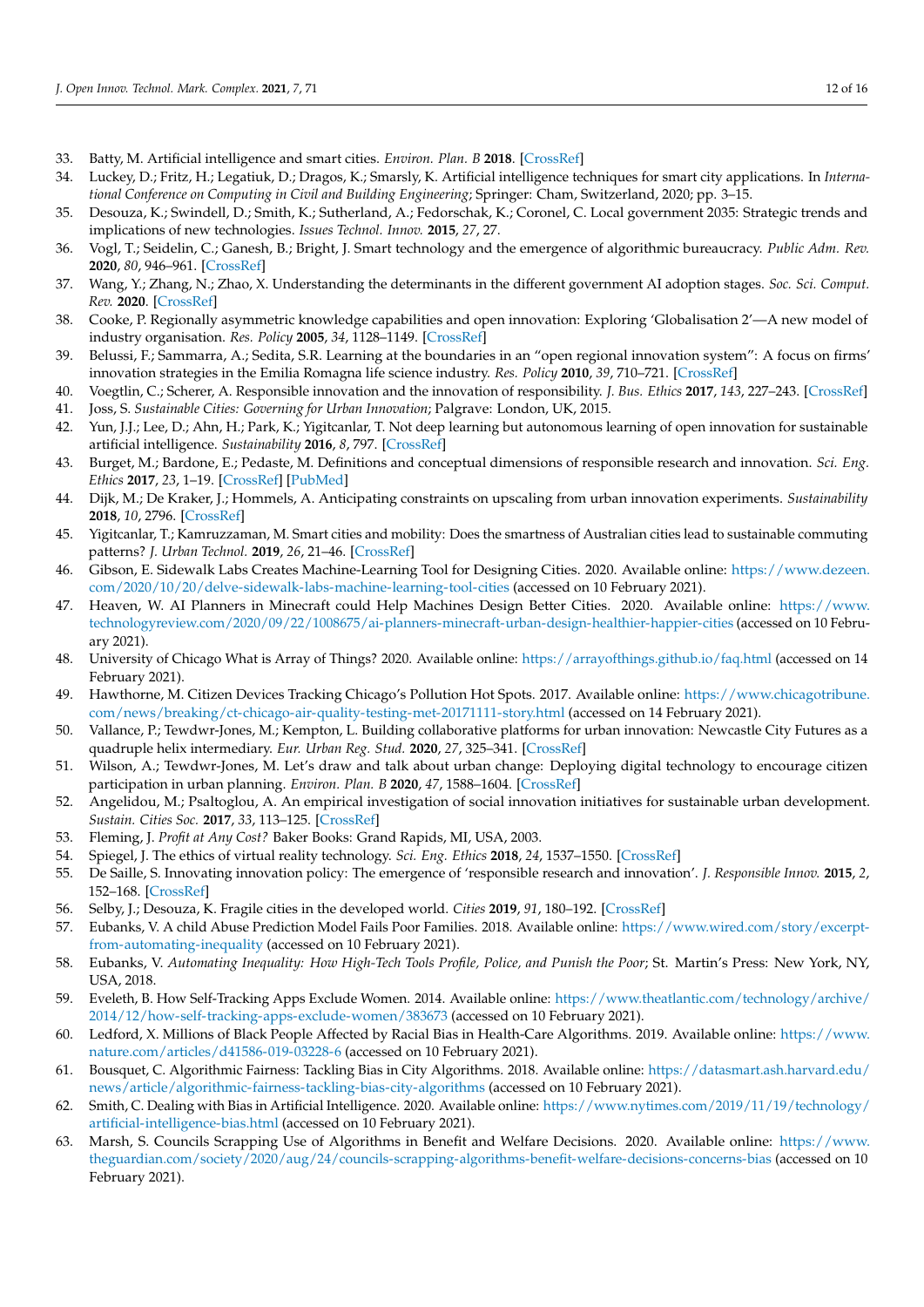- <span id="page-12-0"></span>64. McKnight, L. To Succeed in an AI World, Students must Learn the Human Traits of Writing. 2021. Available online: [https:](https://theconversation.com/to-succeed-in-an-ai-world-students-must-learn-the-human-traits-of-writing-152321) [//theconversation.com/to-succeed-in-an-ai-world-students-must-learn-the-human-traits-of-writing-152321](https://theconversation.com/to-succeed-in-an-ai-world-students-must-learn-the-human-traits-of-writing-152321) (accessed on 10 February 2021).
- <span id="page-12-1"></span>65. Van Noordt, C.; Misuraca, G. Exploratory insights on artificial intelligence for government in Europe. *Soc. Sci. Comput. Rev.* **2020**. [\[CrossRef\]](http://doi.org/10.1177/0894439320980449)
- <span id="page-12-2"></span>66. Goodman, E.; Powles, J. Urbanism under Google. *Law Rev.* **2019**, *88*, 457–498.
- <span id="page-12-3"></span>67. Desouza, K.; Hunter, M.; Jacob, B.; Yigitcanlar, T. Pathways to the making of prosperous smart cities. *J. Urban Technol.* **2020**, *27*, 3–32. [\[CrossRef\]](http://doi.org/10.1080/10630732.2020.1807251)
- <span id="page-12-4"></span>68. Yigitcanlar, T.; Han, H.; Kamruzzaman, M.; Ioppolo, G.; Sabatini-Marques, J. The making of smart cities. *Land Use Policy* **2019**, *88*, 104187. [\[CrossRef\]](http://doi.org/10.1016/j.landusepol.2019.104187)
- <span id="page-12-5"></span>69. Stilgoe, J.; Owen, R.; Macnaghten, P. Developing a framework for responsible innovation. *Res. Policy* **2013**, *42*, 1568–1580. [\[CrossRef\]](http://doi.org/10.1016/j.respol.2013.05.008)
- 70. Deschamps, T. Google's Sidewalk Labs Pulls out of Toronto Smart City Project. 2020. Available online: [https://www.](https://www.huffingtonpost.ca/entry/sidewalk-labs-toronto-google_ca_5eb41bebc5b646b73d28f8bc) [huffingtonpost.ca/entry/sidewalk-labs-toronto-google\\_ca\\_5eb41bebc5b646b73d28f8bc](https://www.huffingtonpost.ca/entry/sidewalk-labs-toronto-google_ca_5eb41bebc5b646b73d28f8bc) (accessed on 8 January 2021).
- <span id="page-12-6"></span>71. Tilley, A. Cisco Systems Pulls Back from Smart City Push. 2020. Available online: [https://www.wsj.com/articles/cisco-turns-off](https://www.wsj.com/articles/cisco-turns-off-lights-on-smart-city-push-11609178895)[lights-on-smart-city-push-11609178895](https://www.wsj.com/articles/cisco-turns-off-lights-on-smart-city-push-11609178895) (accessed on 8 January 2021).
- <span id="page-12-7"></span>72. Green, B. *The Smart Enough City: Putting Technology in its Place to Reclaim our Urban Future*; MIT Press: Boston, MA, USA, 2019.
- <span id="page-12-8"></span>73. Blasko, B.; Lukovics, M.; Buzás, N. Good practices in responsible innovation. In *Responsible Innovation*; University of Szeged: Szeged, Hungary, 2014; pp. 179–192.
- <span id="page-12-9"></span>74. Albert, M. Sustainable frugal innovation: The connection between frugal innovation and sustainability. *J. Clean. Prod.* **2019**, *237*, 117747. [\[CrossRef\]](http://doi.org/10.1016/j.jclepro.2019.117747)
- 75. Hadj, T. Effects of corporate social responsibility towards stakeholders and environmental management on responsible innovation and competitiveness. *J. Clean. Prod.* **2020**, *250*, 119490. [\[CrossRef\]](http://doi.org/10.1016/j.jclepro.2019.119490)
- <span id="page-12-10"></span>76. Umbrello, S. Imaginative value sensitive design. *Sci. Eng. Ethics* **2020**, *26*, 575–595. [\[CrossRef\]](http://doi.org/10.1007/s11948-019-00104-4) [\[PubMed\]](http://www.ncbi.nlm.nih.gov/pubmed/30972629)
- <span id="page-12-11"></span>77. Martinuzzi, A.; Blok, V.; Brem, A.; Stahl, B.; Schönherr, N. Responsible research and innovation in industry: Challenges, insights and perspectives. *Sustainability* **2018**, *10*, 702. [\[CrossRef\]](http://doi.org/10.3390/su10030702)
- <span id="page-12-12"></span>78. Van den Buuse, D.; Van Winden, W.; Schrama, W. Balancing exploration and exploitation in sustainable urban innovation. *J. Urban Technol.* **2020**. [\[CrossRef\]](http://doi.org/10.1080/10630732.2020.1835048)
- <span id="page-12-13"></span>79. Ziegler, R. Justice and innovation–towards principles for creating a fair space for innovation. *J. Responsible Innov.* **2015**, *2*, 184–200. [\[CrossRef\]](http://doi.org/10.1080/23299460.2015.1057796)
- <span id="page-12-14"></span>80. Das, A.; Rad, P. Opportunities and challenges in explainable artificial intelligence (XAI): A survey. *arXiv* **2020**, arXiv:2006.11371.
- <span id="page-12-15"></span>81. Mikhaylov, S.; Esteve, M.; Campion, A. Artificial intelligence for the public sector. *Philos. Trans. R. Soc. A* **2018**, *376*, 20170357. [\[CrossRef\]](http://doi.org/10.1098/rsta.2017.0357)
- <span id="page-12-16"></span>82. Dwivedi, Y.K.; Hughes, L.; Ismagilova, E.; Aarts, G.; Coombs, C.; Crick, T.; Williams, M.D. Artificial intelligence (AI): Multidisciplinary perspectives on emerging challenges, opportunities, and agenda for research, practice and policy. *Int. J. Inf. Manag.* **2019**. [\[CrossRef\]](http://doi.org/10.1016/j.ijinfomgt.2019.08.002)
- <span id="page-12-17"></span>83. De Sousa, W.; De Melo, E.; Bermejo, P.; Farias, R.; Gomes, A. How and where is artificial intelligence in the public sector going? *Gov. Inf. Q.* **2019**, *36*, 101392. [\[CrossRef\]](http://doi.org/10.1016/j.giq.2019.07.004)
- <span id="page-12-18"></span>84. Swindell, D.; Desouza, K.; Hudgens, R. Dubai Offers Lessons for Using Artificial Intelligence in Local Government. 2018. Available online: [https://www.brookings.edu/blog/techtank/2018/09/28/dubai-offers-lessons-for-using-artificial-intelligence](https://www.brookings.edu/blog/techtank/2018/09/28/dubai-offers-lessons-for-using-artificial-intelligence-in-local-government/)[in-local-government/](https://www.brookings.edu/blog/techtank/2018/09/28/dubai-offers-lessons-for-using-artificial-intelligence-in-local-government/) (accessed on 10 January 2021).
- <span id="page-12-19"></span>85. Wirtz, B.W.; Weyerer, J.C.; Geyer, C. Artificial intelligence and the public sector: Applications and challenges. *Int. J. Public Adm.* **2019**, *42*, 596–615. [\[CrossRef\]](http://doi.org/10.1080/01900692.2018.1498103)
- <span id="page-12-20"></span>86. D'Amico, G.; L'Abbate, P.; Liao, W.; Yigitcanlar, T.; Ioppolo, G. Understanding sensor cities. *Sensors* **2020**, *20*, 4391. [\[CrossRef\]](http://doi.org/10.3390/s20164391) [\[PubMed\]](http://www.ncbi.nlm.nih.gov/pubmed/32781671)
- <span id="page-12-21"></span>87. Macrorie, R.; Marvin, S.; While, A. Robotics and automation in the city. *Urban Geogr.* **2020**. [\[CrossRef\]](http://doi.org/10.1080/02723638.2019.1698868)
- <span id="page-12-22"></span>88. Mehr, H.; Ash, H.; Fellow, D. Artificial Intelligence for Citizen Services and Government. 2017. Available online: [https:](https://ash.harvard.edu/files/ash/files/artificial_intelligence_for_citizen_services.pdf) [//ash.harvard.edu/files/ash/files/artificial\\_intelligence\\_for\\_citizen\\_services.pdf](https://ash.harvard.edu/files/ash/files/artificial_intelligence_for_citizen_services.pdf) (accessed on 11 January 2021).
- <span id="page-12-23"></span>89. Walsh, T. Australia's AI future. *J. Proc. R. Soc. New South Wales* **2019**, *152*, 101–105.
- <span id="page-12-24"></span>90. Andreasson, U.; Stende, T. *Nordic Municipalities' Work with Artificial Intelligence*; Nordic Council of Ministers: Copenhagen, Denmark, 2019.
- <span id="page-12-25"></span>91. Androutsopoulou, A.; Karacapilidis, N.; Loukis, E.; Charalabidis, Y. Transforming the communication between citizens and government through AI-guided chatbots. *Gov. Inf. Q.* **2019**, *36*, 358–367. [\[CrossRef\]](http://doi.org/10.1016/j.giq.2018.10.001)
- <span id="page-12-26"></span>92. Yigitcanlar, T.; Desouza, K.; Butler, L.; Roozkhosh, F. Contributions and risks of artificial intelligence (AI) in building smarter cities. *Energies* **2020**, *13*, 1473. [\[CrossRef\]](http://doi.org/10.3390/en13061473)
- <span id="page-12-27"></span>93. Faisal, A.; Yigitcanlar, T.; Kamruzzaman, M.; Paz, A. Mapping two decades of autonomous vehicle research: A systematic scientometric analysis. *J. Urban Technol.* **2020**. [\[CrossRef\]](http://doi.org/10.1080/10630732.2020.1780868)
- 94. Golbabaei, F.; Yigitcanlar, T.; Paz, A.; Bunker, J. Individual predictors of autonomous vehicle public acceptance and intention to use: A systematic review of the literature. *J. Open Innov. Technol. Mark. Complex.* **2020**, *6*, 106. [\[CrossRef\]](http://doi.org/10.3390/joitmc6040106)
- <span id="page-12-28"></span>95. Golbabaei, F.; Yigitcanlar, T.; Bunker, J. The role of shared autonomous vehicle systems in delivering smart urban mobility: A systematic review of the literature. *Int. J. Sustain. Transp.* **2020**. [\[CrossRef\]](http://doi.org/10.1080/15568318.2020.1798571)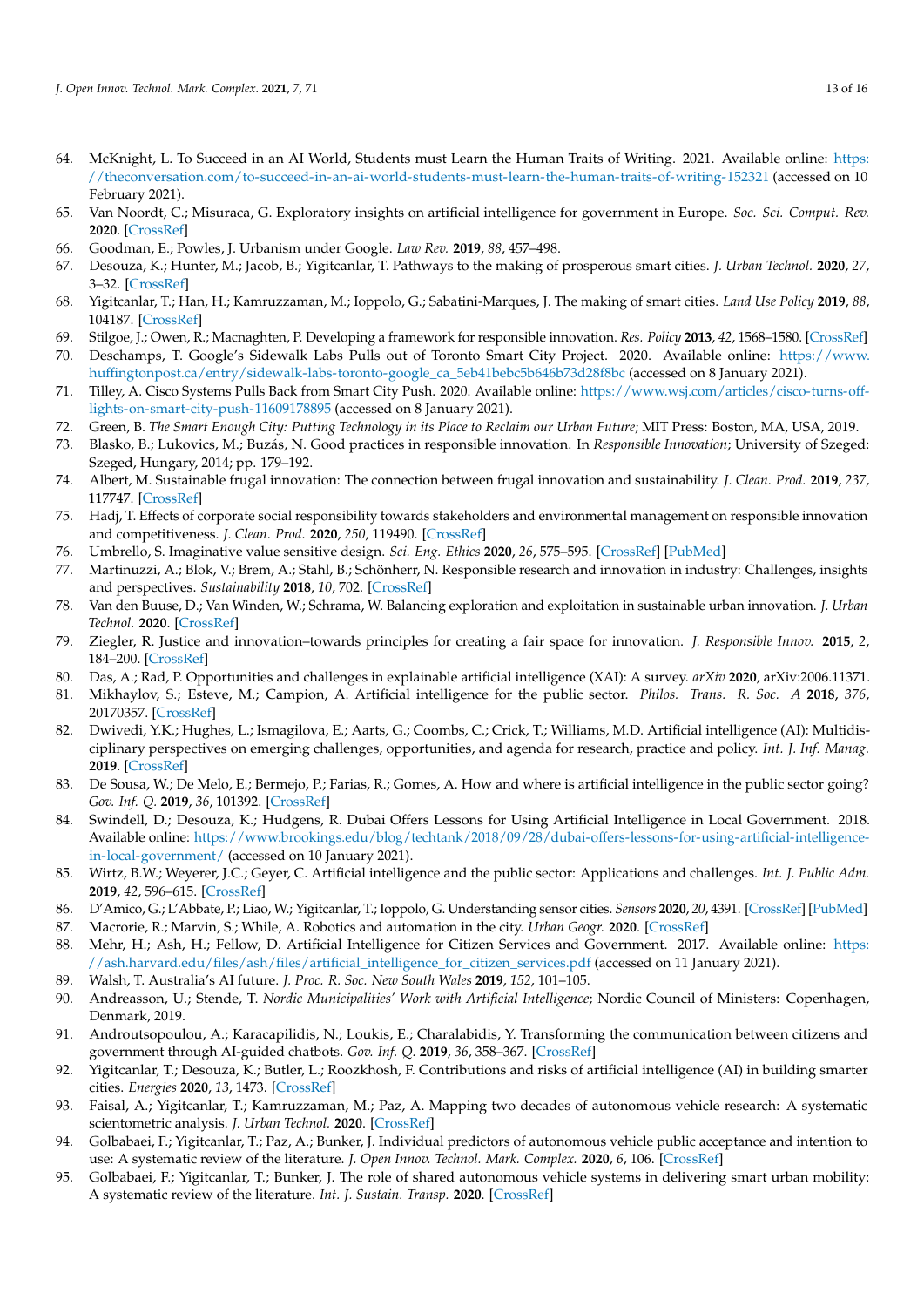- <span id="page-13-0"></span>96. Ullah, Z.; Al-Turjman, F.; Mostarda, L.; Gagliardi, R. Applications of artificial intelligence and machine learning in smart cities. *Comput. Commun.* **2020**, *154*, 313–323. [\[CrossRef\]](http://doi.org/10.1016/j.comcom.2020.02.069)
- <span id="page-13-1"></span>97. Adam, M.; Wessel, M.; Benlian, A. AI-based chatbots in customer service and their effects on user compliance. *Electron. Mark.* **2020**. [\[CrossRef\]](http://doi.org/10.1007/s12525-020-00414-7)
- <span id="page-13-2"></span>98. Luo, X.; Tong, S.; Fang, Z.; Qu, Z. Frontiers: Machines vs. humans: The impact of artificial intelligence chatbot disclosure on customer purchases. *Mark. Sci.* **2019**, *38*, 937–947. [\[CrossRef\]](http://doi.org/10.1287/mksc.2019.1192)
- <span id="page-13-3"></span>99. ICMA Using Artificial Intelligence as a Tool for Your Local Government. 2019. Available online: [https://icma.org/blog-posts/](https://icma.org/blog-posts/using-artificial-intelligence-tool-your-local-government) [using-artificial-intelligence-tool-your-local-government](https://icma.org/blog-posts/using-artificial-intelligence-tool-your-local-government) (accessed on 9 January 2021).
- <span id="page-13-4"></span>100. Bright, J.; Ganesh, B.; Seidelin, C.; Vogl, T. Data Science for Local Government. 2019. Available online: [https://smartcities.oii.ox.](https://smartcities.oii.ox.ac.uk/wp-content/uploads/sites/64/2019/04/Data-Science-for-Local-Government.pdf) [ac.uk/wp-content/uploads/sites/64/2019/04/Data-Science-for-Local-Government.pdf](https://smartcities.oii.ox.ac.uk/wp-content/uploads/sites/64/2019/04/Data-Science-for-Local-Government.pdf) (accessed on 11 January 2021).
- <span id="page-13-5"></span>101. Alomari, E.; Katib, I.; Albeshri, A.; Mehmood, R. COVID-19: Detecting government pandemic measures and public concerns from Twitter Arabic data using distributed machine learning. *Int. J. Environ. Res. Public Health* **2021**, *18*, 282. [\[CrossRef\]](http://doi.org/10.3390/ijerph18010282)
- <span id="page-13-6"></span>102. Quddus, J. Innovation in Local Government. 2020. Available online: [https://methods.co.uk/blog/innovation-in-local](https://methods.co.uk/blog/innovation-in-local-government)[government](https://methods.co.uk/blog/innovation-in-local-government) (accessed on 3 January 2021).
- <span id="page-13-7"></span>103. Robinson, S. Trust, transparency, and openness: How inclusion of cultural values shapes Nordic national public policy strategies for artificial intelligence (AI). *Technol. Soc.* **2020**, *63*, 101421. [\[CrossRef\]](http://doi.org/10.1016/j.techsoc.2020.101421)
- <span id="page-13-8"></span>104. Kirwan, C.; Zhiyong, F. *Smart Cities and Artificial Intelligence: Convergent Systems for Planning, Design, and Operations*; Elsevier: London, UK, 2020.
- <span id="page-13-9"></span>105. Designboom Bjarke Ingels Group Plans AI CITY in China to Advance Future of Artificial Intelligence. 2020. Available online: [https:](https://www.designboom.com/architecture/bjarke-ingels-group-ai-city-china-artificial-intelligence-terminus-group-09-29-2020) [//www.designboom.com/architecture/bjarke-ingels-group-ai-city-china-artificial-intelligence-terminus-group-09-29-2020](https://www.designboom.com/architecture/bjarke-ingels-group-ai-city-china-artificial-intelligence-terminus-group-09-29-2020) (accessed on 11 January 2021).
- <span id="page-13-10"></span>106. Allam, Z. Urban chaos and the AI Messiah. In *Cities and the Digital Revolution*; Palgrave Pivot: Cham, Switzerland, 2020; pp. 31–60.
- <span id="page-13-11"></span>107. Khakurel, J.; Penzenstadler, B.; Porras, J.; Knutas, A.; Zhang, W. The rise of artificial intelligence under the lens of sustainability. *Technologies* **2018**, *6*, 100. [\[CrossRef\]](http://doi.org/10.3390/technologies6040100)
- <span id="page-13-12"></span>108. Caetano, T.; Simpson-Young, B. Artificial Intelligence can Deepen Social Inequality: Here are 5 Ways to Help Prevent This. 2021. Available online: [https://theconversation.com/artificial-intelligence-can-deepen-social-inequality-here-are-5-ways-to-help](https://theconversation.com/artificial-intelligence-can-deepen-social-inequality-here-are-5-ways-to-help-prevent-this-152226)[prevent-this-152226](https://theconversation.com/artificial-intelligence-can-deepen-social-inequality-here-are-5-ways-to-help-prevent-this-152226) (accessed on 13 January 2021).
- <span id="page-13-13"></span>109. Diamante, R. UT Creates Artificial Intelligence to Solve Austin's Traffic Problems. 2017. Available online: [https:](https://spectrumlocalnews.com/tx/south-texas-el-paso/news/2017/12/11/ut-creates-artificial-intelligence-to-solve-austin-s-traffic-problems) [//spectrumlocalnews.com/tx/south-texas-el-paso/news/2017/12/11/ut-creates-artificial-intelligence-to-solve-austin](https://spectrumlocalnews.com/tx/south-texas-el-paso/news/2017/12/11/ut-creates-artificial-intelligence-to-solve-austin-s-traffic-problems)[s-traffic-problems](https://spectrumlocalnews.com/tx/south-texas-el-paso/news/2017/12/11/ut-creates-artificial-intelligence-to-solve-austin-s-traffic-problems) (accessed on 10 February 2021).
- <span id="page-13-14"></span>110. Iclodean, C.; Cordos, N.; Varga, B.O. Autonomous shuttle bus for public transportation: A review. *Energies* **2020**, *13*, 2917. [\[CrossRef\]](http://doi.org/10.3390/en13112917)
- <span id="page-13-15"></span>111. Dennis, S.; Paz, A.; Yigitcanlar, T. Perceptions and attitudes towards the deployment of autonomous and connected vehicles: Insights from Las Vegas, Nevada. *J. Urban Technol.* **2021**. [\[CrossRef\]](http://doi.org/10.1080/10630732.2021.1879606)
- <span id="page-13-16"></span>112. Ioannou, L.; Petrova, M. America is Drowning in Garbage: Now Robots are Being Put on Duty to Help Solve the Recycling Crisis. 2019. Available online: [https://www.cnbc.com/2019/07/26/meet-the-robots-being-used-to-help-solve-americas-recycling](https://www.cnbc.com/2019/07/26/meet-the-robots-being-used-to-help-solve-americas-recycling-crisis.html)[crisis.html](https://www.cnbc.com/2019/07/26/meet-the-robots-being-used-to-help-solve-americas-recycling-crisis.html) (accessed on 10 February 2021).
- <span id="page-13-17"></span>113. Schmelzer, R. AI is Here to Stay in Your City and Local Government. 2020. Available online: [https://www.forbes.com/](https://www.forbes.com/sites/cognitiveworld/2020/11/08/ai-is-here-to-stay-in-your-city-and-local-government/?sh=28f22e0a77a3) [sites/cognitiveworld/2020/11/08/ai-is-here-to-stay-in-your-city-and-local-government/?sh=28f22e0a77a3](https://www.forbes.com/sites/cognitiveworld/2020/11/08/ai-is-here-to-stay-in-your-city-and-local-government/?sh=28f22e0a77a3) (accessed on 10 February 2021).
- <span id="page-13-18"></span>114. Chen, H.; Li, L.; Chen, Y. Explore success factors that impact artificial intelligence adoption on telecom industry in China. *J. Manag. Anal.* **2020**. [\[CrossRef\]](http://doi.org/10.1080/23270012.2020.1852895)
- <span id="page-13-19"></span>115. Fatima, S.; Desouza, K.; Dawson, G. National strategic artificial intelligence plans. *Econ. Anal. Policy* **2020**, *67*, 178–194. [\[CrossRef\]](http://doi.org/10.1016/j.eap.2020.07.008)
- <span id="page-13-20"></span>116. Butcher, J.; Beridze, I. What is the state of artificial intelligence governance globally? *Rusi J.* **2019**, *164*, 88–96. [\[CrossRef\]](http://doi.org/10.1080/03071847.2019.1694260)
- <span id="page-13-21"></span>117. Nagenborg, M. Urban robotics and responsible urban innovation. *Ethics Inf. Technol.* **2020**, *22*, 345–355. [\[CrossRef\]](http://doi.org/10.1007/s10676-018-9446-8)
- <span id="page-13-22"></span>118. Yigitcanlar, T.; Kankanamge, N.; Regona, M.; Maldonado, A.; Rowan, B.; Ryu, A.; Desouza, K.; Corchado, J.; Mehmood, R.; Li, R. Artificial intelligence technologies and related urban planning and development concepts. *J. Open Innov. Technol. Mark. Complex.* **2020**, *6*, 187. [\[CrossRef\]](http://doi.org/10.3390/joitmc6040187)
- <span id="page-13-23"></span>119. Janbi, N.; Katib, I.; Albeshri, A.; Mehmood, R. Distributed artificial intelligence-as-a-service (DAIaaS) for smarter IoE and 6G environments. *Sensors* **2020**, *20*, 5796. [\[CrossRef\]](http://doi.org/10.3390/s20205796) [\[PubMed\]](http://www.ncbi.nlm.nih.gov/pubmed/33066295)
- 120. Corchado, J.; Chamoso, P.; Hernandez, G.; Gutierrez, A.; Camacho, A.; Briones, A.; Omatu, S. Deepint.net: A rapid deployment platform for smart territories. *Sensors* **2021**, *21*, 236. [\[CrossRef\]](http://doi.org/10.3390/s21010236) [\[PubMed\]](http://www.ncbi.nlm.nih.gov/pubmed/33401468)
- <span id="page-13-24"></span>121. Repette, P.; Sabatini-Marques, J.; Yigitcanlar, T.; Sell, D.; Costa, E. The evolution of City-as-a-Platform. *Land* **2021**, *10*, 33. [\[CrossRef\]](http://doi.org/10.3390/land10010033)
- <span id="page-13-25"></span>122. Floridi, L.; Cowls, J.; Beltrametti, M.; Chatila, R.; Chazerand, P.; Dignum, V.; Vayena, E. AI4People-an ethical framework for a good AI society: Opportunities, risks, principles, and recommendations. *Minds Mach.* **2018**, *28*, 689–707. [\[CrossRef\]](http://doi.org/10.1007/s11023-018-9482-5) [\[PubMed\]](http://www.ncbi.nlm.nih.gov/pubmed/30930541)
- <span id="page-13-26"></span>123. European Parliament EU Guidelines on Ethics in Artificial Intelligence: Context and Implementation. 2019. Available online: [https://www.europarl.europa.eu/RegData/etudes/BRIE/2019/640163/EPRS\\_BRI](https://www.europarl.europa.eu/RegData/etudes/BRIE/2019/640163/EPRS_BRI) (accessed on 11 January 2021).
- <span id="page-13-27"></span>124. Allen, G. Understanding China's AI Strategy: Clues to Chinese Strategic Thinking on Artificial Intelligence and National security. 2019. Available online: [https://nsiteam.com/social/wp-content/uploads/2019/05/CNAS-Understanding-Chinas-AI-Strategy-](https://nsiteam.com/social/wp-content/uploads/2019/05/CNAS-Understanding-Chinas-AI-Strategy-Gregory-C.-Allen-FINAL-2.15.19.pdf)[Gregory-C.-Allen-FINAL-2.15.19.pdf](https://nsiteam.com/social/wp-content/uploads/2019/05/CNAS-Understanding-Chinas-AI-Strategy-Gregory-C.-Allen-FINAL-2.15.19.pdf) (accessed on 10 January 2021).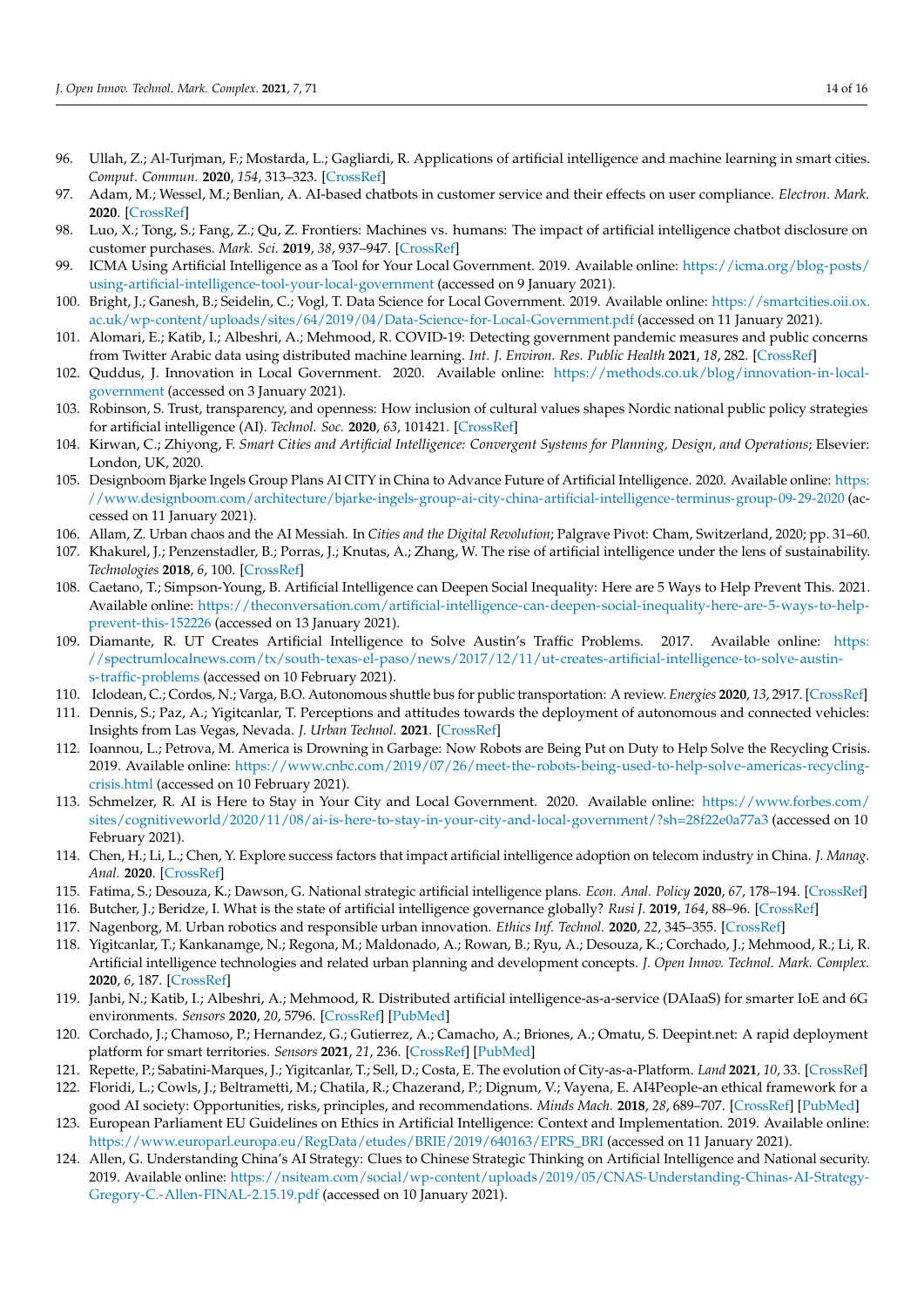- <span id="page-14-0"></span>125. Australian Government Artificial Intelligence: Australia's Ethics Framework. 2018. Available online: [https://consult.industry.](https://consult.industry.gov.au/strategic-policy/artificial-intelligence-ethics-framework) [gov.au/strategic-policy/artificial-intelligence-ethics-framework](https://consult.industry.gov.au/strategic-policy/artificial-intelligence-ethics-framework) (accessed on 11 January 2021).
- <span id="page-14-1"></span>126. Macnaghten, P.; Owen, R.; Stilgoe, J.; Wynne, B.; Azevedo, A.; de Campos, A.; Garvey, B. Responsible innovation across borders. *J. Responsible Innov.* **2014**, *1*, 191–199. [\[CrossRef\]](http://doi.org/10.1080/23299460.2014.922249)
- <span id="page-14-2"></span>127. Desouza, K.; Dawson, G.; Chenok, D. Designing, developing, and deploying artificial intelligence systems. *Bus. Horiz.* **2020**, *63*, 205–213. [\[CrossRef\]](http://doi.org/10.1016/j.bushor.2019.11.004)
- <span id="page-14-3"></span>128. Mora, L.; Deakin, M.; Reid, A. Strategic principles for smart city development. *Technol. Forecast. Soc. Chang.* **2019**, *142*, 70–97. [\[CrossRef\]](http://doi.org/10.1016/j.techfore.2018.07.035)
- <span id="page-14-4"></span>129. Nam, T.; Pardo, T. Conceptualizing smart city with dimensions of technology, people, and institutions. In *12th Annual International Digital Government Research Conference*; Association for Computing Machinery: New York, NY, USA, 2011; pp. 282–291.
- 130. Tassey, G. A technology-based growth policy. *Issues Sci. Technol.* **2017**, *33*, 80–89.
- <span id="page-14-5"></span>131. Yigitcanlar, T. Smart city beyond efficiency: Technology-policy-community at play for sustainable urban futures. *Hous. Policy Debate* **2021**, *31*, 88–92. [\[CrossRef\]](http://doi.org/10.1080/10511482.2020.1846885)
- <span id="page-14-6"></span>132. Valle-Cruz, D.; Criado, J.; Sandoval-Almazán, R.; Ruvalcaba-Gomez, E. Assessing the public policy-cycle framework in the age of artificial intelligence: From agenda-setting to policy evaluation. *Gov. Inf. Q.* **2020**, *37*, 101509. [\[CrossRef\]](http://doi.org/10.1016/j.giq.2020.101509)
- <span id="page-14-7"></span>133. Ivanov, S.; Webster, C. Adoption of robots, artificial intelligence and service automation by travel, tourism and hospitality companies–a cost-benefit analysis. In *International Scientific Conference on Contemporary Tourism*; Sofia University: Sofia, Bulgaria, 2017; pp. 1–9.
- <span id="page-14-8"></span>134. Müller, V. *Risks of Artificial Intelligence*; CRC Press: Boca Raton, FL, USA, 2016.
- <span id="page-14-9"></span>135. Rouhiainen, L. *Artificial Intelligence: 101 Things you Must Know Today About our Future*; Createspace Independent Publishing Platform: New York, NY, USA, 2018.
- <span id="page-14-10"></span>136. Gunning, D.; Aha, D. DARPA's explainable artificial intelligence program. *Ai Mag.* **2019**, *40*, 44–58. [\[CrossRef\]](http://doi.org/10.1609/aimag.v40i2.2850)
- <span id="page-14-11"></span>137. Arrieta, A.; Díaz-Rodríguez, N.; Del Ser, J.; Bennetot, A.; Tabik, S.; Barbado, A.; Herrera, F. Explainable artificial intelligence (XAI): Concepts, taxonomies, opportunities and challenges toward responsible AI. *Inf. Fusion* **2020**, *58*, 82–115. [\[CrossRef\]](http://doi.org/10.1016/j.inffus.2019.12.012)
- <span id="page-14-12"></span>138. Torresen, J. A review of future and ethical perspectives of robotics and AI. *Front. Robot. AI* **2018**, *4*, 75. [\[CrossRef\]](http://doi.org/10.3389/frobt.2017.00075)
- <span id="page-14-13"></span>139. Mittelstadt, B. Principles alone cannot guarantee ethical AI. *Nat. Mach. Intell.* **2019**, *1*, 501–507. [\[CrossRef\]](http://doi.org/10.1038/s42256-019-0114-4)
- <span id="page-14-14"></span>140. Sun, T.; Medaglia, R. Mapping the challenges of artificial intelligence in the public sector: Evidence from public healthcare. *Gov. Inf. Q.* **2019**, *36*, 368–383. [\[CrossRef\]](http://doi.org/10.1016/j.giq.2018.09.008)
- <span id="page-14-15"></span>141. Aoki, N. An experimental study of public trust in AI chatbots in the public sector. *Gov. Inf. Q.* **2020**, *37*, 101490. [\[CrossRef\]](http://doi.org/10.1016/j.giq.2020.101490)
- <span id="page-14-16"></span>142. Osoba, O.; Welser, W. *An Intelligence in Our Image: The Risks of Bias and Errors in Artificial Intelligence*; Rand Corporation: Santa Monica, CA, USA, 2017.
- <span id="page-14-17"></span>143. Park, S.; Humphry, J. Exclusion by Design: Intersections of Social, Digital and Data Exclusion. *Inf. Commun. Soc.* **2019**, *22*, 934–953. [\[CrossRef\]](http://doi.org/10.1080/1369118X.2019.1606266)
- 144. Curtis, C.; Gillespie, N.; Lockey, S. Australians have Low Trust in Artificial Intelligence and Want it to be Better Regulated. 2020. Available online: [https://theconversation.com/australians-have-low-trust-in-artificial-intelligence-and-want-it-to-be-better](https://theconversation.com/australians-have-low-trust-in-artificial-intelligence-and-want-it-to-be-better-regulated-148262)[regulated-148262](https://theconversation.com/australians-have-low-trust-in-artificial-intelligence-and-want-it-to-be-better-regulated-148262) (accessed on 10 January 2021).
- 145. Harrison, T.M.; Luna-Reyes, L.F. Cultivating trustworthy artificial intelligence in digital government. *Soc. Sci. Comput. Rev.* **2020**. [\[CrossRef\]](http://doi.org/10.1177/0894439320980122)
- <span id="page-14-18"></span>146. Sander, M. From Robodebt to Racism: What can go Wrong When Governments Let Algorithms Make the Decisions. 2020. Available online: [https://theconversation.com/from-robodebt-to-racism-what-can-go-wrong-when-governments-let-algorithms](https://theconversation.com/from-robodebt-to-racism-what-can-go-wrong-when-governments-let-algorithms-make-the-decisions-132594)[make-the-decisions-132594](https://theconversation.com/from-robodebt-to-racism-what-can-go-wrong-when-governments-let-algorithms-make-the-decisions-132594) (accessed on 11 January 2021).
- <span id="page-14-19"></span>147. Feng, J.; Lansford, J.; Katsoulakis, M.; Vlachos, D. Explainable and trustworthy artificial intelligence for correctable modeling in chemical sciences. *Sci. Adv.* **2020**, *6*, eabc3204. [\[CrossRef\]](http://doi.org/10.1126/sciadv.abc3204) [\[PubMed\]](http://www.ncbi.nlm.nih.gov/pubmed/33055163)
- 148. Janssen, M.; Brous, P.; Estevez, E.; Barbosa, L.S.; Janowski, T. Data governance: Organizing data for trustworthy Artificial Intelligence. *Gov. Inf. Q.* **2020**, *37*, 101493. [\[CrossRef\]](http://doi.org/10.1016/j.giq.2020.101493)
- <span id="page-14-20"></span>149. Kokuryo, J.; Walsh, T.; Maracke, C. *AI for Everyone: Benefitting from and Building Trust in the Technology*; AI Access: Sydney, Australia, 2020.
- <span id="page-14-21"></span>150. Alliance, A. Artificial intelligence and frugal innovation. In *Management and Business Education in the Time of Artificial Intelligence*; Information Age: Charlotte, NC, USA, 2019; pp. 55–76.
- <span id="page-14-22"></span>151. Agarwal, N.; Chung, K.; Brem, A. 8 new technologies for frugal innovation. In *Frugal Innovation: A Global Research Companion*; Routledge: New York, NY, USA, 2019.
- <span id="page-14-23"></span>152. Fisher, E. Reinventing responsible innovation. *J. Responsible Innov.* **2020**, *7*, 1–5. [\[CrossRef\]](http://doi.org/10.1080/23299460.2020.1712537)
- <span id="page-14-24"></span>153. Kassens-Noor, E.; Hintze, A. Cities of the future? The potential impact of artificial intelligence. *AI* **2020**, *1*, 192–197. [\[CrossRef\]](http://doi.org/10.3390/ai1020012)
- <span id="page-14-25"></span>154. Kassens-Noor, E.; Wilson, M.; Kotval-Karamchandani, Z.; Cai, M.; Decaminada, T. Living with autonomy: Public perceptions of an AI-mediated future. *J. Plan. Educ. Res.* **2021**. [\[CrossRef\]](http://doi.org/10.1177/0739456X20984529)
- <span id="page-14-26"></span>155. Miailhe, N.; Hodes, C. Making the AI Revolution Work for Everyone. 2017. Available online: [http://ai-initiative.org/wp](http://ai-initiative.org/wp-content/uploads/2017/08/Making-the-AI-Revolution-work-for-everyone.-Report-to-OECD.-MARCH-2017pdf)[content/uploads/2017/08/Making-the-AI-Revolution-work-for-everyone.-Report-to-OECD.-MARCH-2017pdf](http://ai-initiative.org/wp-content/uploads/2017/08/Making-the-AI-Revolution-work-for-everyone.-Report-to-OECD.-MARCH-2017pdf) (accessed on 11 January 2021).
- <span id="page-14-27"></span>156. Davenport, T. *The AI Advantage: How to Put the Artificial Intelligence Revolution to Work*; MIT Press: Cambridge, MA, USA, 2018.